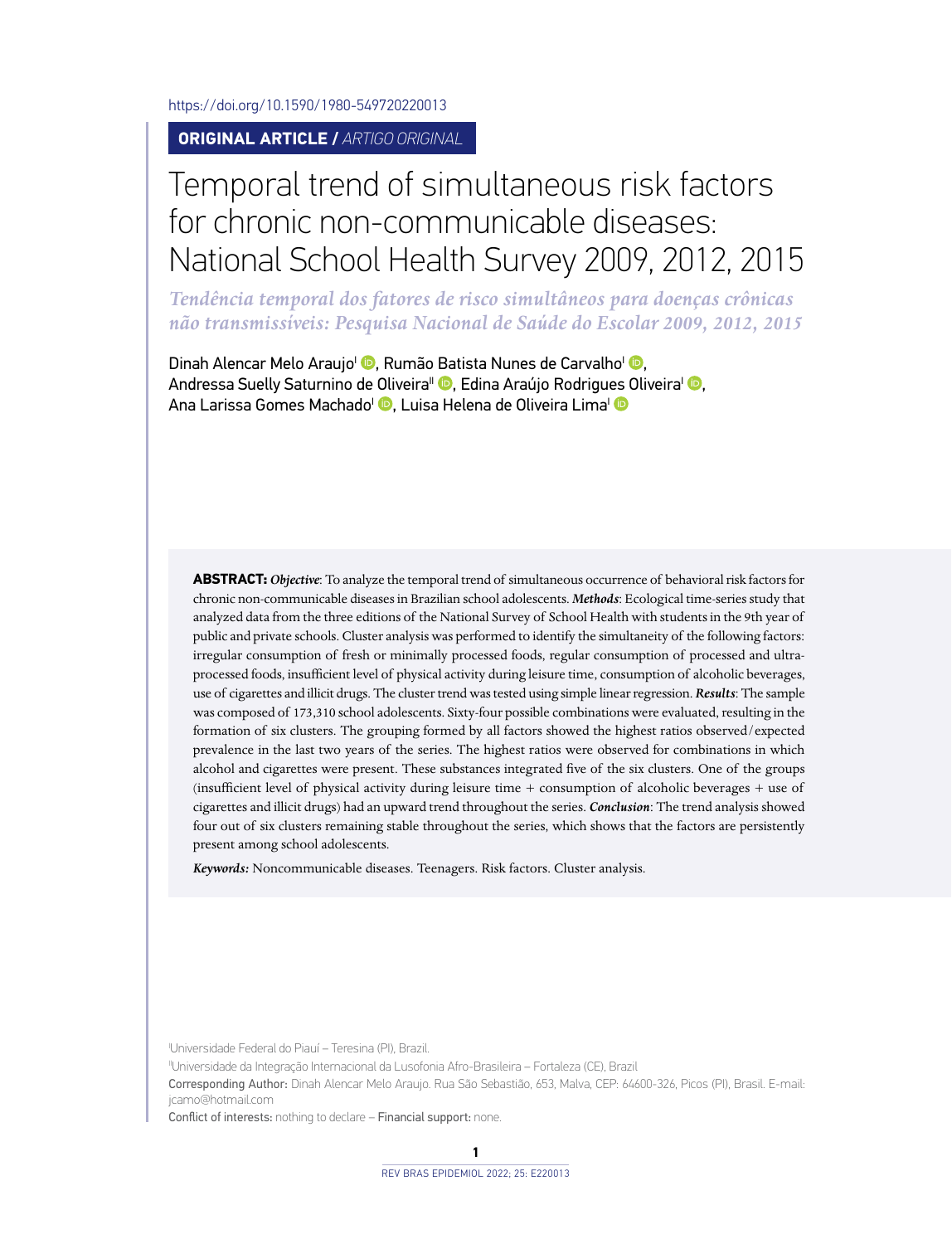**RESUMO:** *Objetivo*: Analisar a tendência temporal da ocorrência simultânea de fatores de risco comportamentais para doenças crônicas não transmissíveis em adolescentes escolares brasileiros. *Métodos*: Estudo ecológico de série temporal, que analisou os dados das três edições da Pesquisa Nacional de Saúde do Escolar dos alunos do 9º ano de escolas públicas e privadas. Realizou-se a análise de *cluster* para a identificação da simultaneidade dos seguintes fatores: consumo irregular de alimentos *in natura* ou minimamente processados, consumo regular de alimentos processados e ultraprocessados, nível insuficiente de atividade física no lazer, consumo de bebidas alcoólicas, uso de cigarro e de drogas ilícitas. A tendência dos *clusters* foi testada utilizando-se regressão linear simples. *Resultados*: A amostra constituiu-se de 173.310 escolares. Sessenta e quatro possíveis combinações foram avaliadas, havendo a formação de seis c*lusters*. O agrupamento formado por todos os fatores apresentou as maiores razões entre prevalências observadas e esperadas para os dois últimos anos da série. As maiores razões foram verificadas para as combinações em que estavam presentes o álcool e o cigarro. Além disso, essas substâncias integraram cinco dos seis *clusters*. Um dos agrupamentos (nível insuficiente de atividade física no lazer + consumo de bebidas alcóolicas + uso de cigarro e drogas ilícitas) apresentou tendência crescente durante toda a série. *Conclusão*: A análise de tendência constatou que quatro de seis *clusters* mantiveram-se estáveis durante toda a série, demonstrando que os fatores continuam presentes de forma persistente entre os adolescentes escolares.

*Palavras-chave:* Doenças não transmissíveis. Adolescentes. Fatores de risco. Análise por conglomerados.

#### **INTRODUCTION**

Adolescence is a growth phase marked by intense physical, psychological, and emotional changes<sup>1</sup>. In this stage, certain acquired behaviors such as poor diet, sedentary lifestyle, alcohol consumption, tobacco use and illicit drug use constitute risk factors (RF) for the development of chronic non-communicable diseases (NCDs)<sup>2-4</sup>.

According to the World Health Organization (WHO), most deaths from NCDs are caused by a set of RFs that usually occur simultaneously<sup>5</sup>. Studies show that multiple behaviors point to a higher risk of developing NCDs and mortality when compared to engaging in only one or no risky behavior<sup>6</sup>.

In order to avoid this, the WHO proposed monitoring the health of adolescents through the creation of RF surveillance and health protection systems in school environment<sup>7</sup>. From this perspective, the Surveillance System for Risk Factors for Chronic Non-Communicable Diseases was started in Brazil, under the responsibility of the Brazilian Institute of Geography and Statistics (IBGE) in partnership with the Ministries of Health and of Education. The system is based on data from the National Survey of School Health (PeNSE), which has been carried out since 2009 to obtain information to guide the knowledge and dimensioning of RFs and adolescent health protection<sup>8-10</sup>.

This type of strategy focused on the development of healthy behaviors and the opportunity to prevent diseases and injuries at an early age is an indispensable method for health promotion, even though it is not being fully explored<sup>1,11</sup>.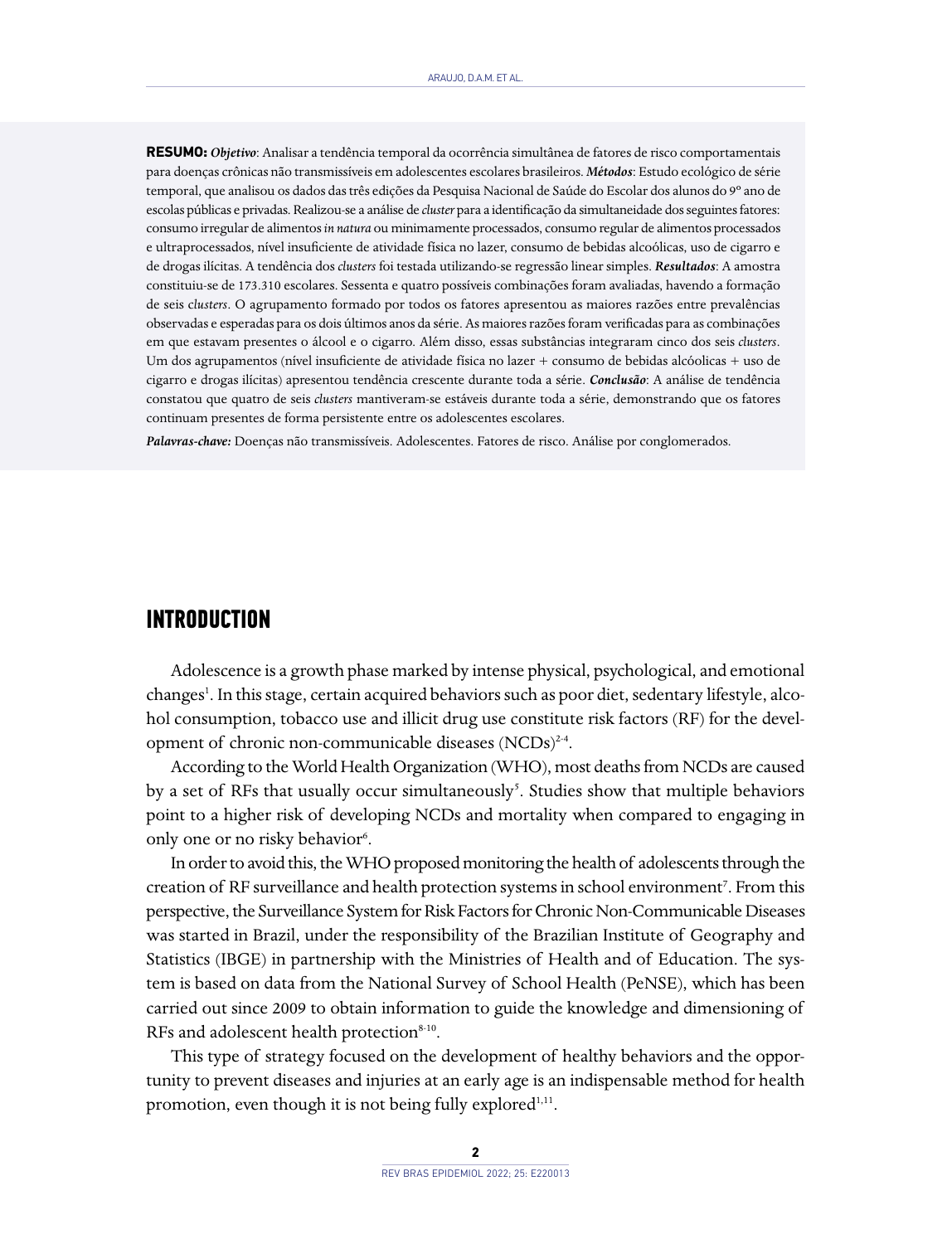Therefore, this study aimed to analyze food consumption, physical activity, consumption of alcoholic beverages, use of cigarettes and illicit drugs among students of the 9th grade of elementary school (former 8th grade) in public and private schools of Brazilian capitals and the Federal District (DF), based on data collected from PeNSE, to answer the following question: is there a temporal trend of RF clusters for CNCDs among Brazilian school adolescents?

In Brazil, most epidemiological studies that evaluated RFs among adolescents sought to analyze their occurrence in isolation $11-14$ . Although it is relevant to identify and implement actions aimed at the prevalence of RF in isolation, it is also important to consider their simultaneity, since behavior is multi-determined, and an individual assessment of factors may not reflect the true risk of individuals<sup>15</sup>. To date, few studies have analyzed simultaneous RFs in adolescents, and some have focused on evaluating data from only one edition of PeNSE<sup>4,15,16</sup>. Thus, this work fills a gap when it assesses the simultaneous occurrence of main behavioral RFs for CNCDs among adolescents, using data from the three editions of PeNSE.

Thus, this paper's purpose was to analyze the temporal trend of simultaneous behavioral RFs for CNCDs in Brazilian school adolescents with data from PeNSE 2009, 2012 and 2015.

### **METHODS**

This is a time series ecological study which verified the main RFs for the development of CNCDs in Brazilian school adolescents, using secondary data from the 2009, 2012 and 2015 editions of PeNSE, available on the IBGE website (http: /[/www.ibge.gov.br](http://www.ibge.gov.br)).

Only data from 9th grade students that contained information common to the three editions were included, the adolescents being selected from public and private schools of the 26 Brazilian capitals and the Federal District. This allowed a temporal comparison between editions. In this way, the responses of 173,310 school adolescents were analyzed, 60,973 from PeNSE 2009, 61,145 from PeNSE 2012 and 51,192 from PeNSE 2015.

Irregular consumption of in natura or minimally processed foods, regular consumption of processed and ultra-processed foods, insufficient level of leisure-time physical activity, consumption of alcoholic beverages, cigarette use and illicit drug use were considered RFs.

For the analysis of food consumption, the Food Guide for the Brazilian Population<sup>17</sup>, which classifies foods as in natura or minimally processed, processed and ultra-processed, was taken into account. Thus, two major food groups were considered:

- 1. In natura or minimally processed food;
- 2. Processed and ultra-processed food.

To identify RFs, we chose the concepts of "regular consumption" (≥5 times in the previous week), which was validated through a 24-hour recall among adolescents<sup>18</sup>, and "irregular consumption" ( $\leq$ 5 times in the previous week)<sup>19</sup>. Thus, consumption of in natura or minimally processed foods was considered irregular when it had happened less than five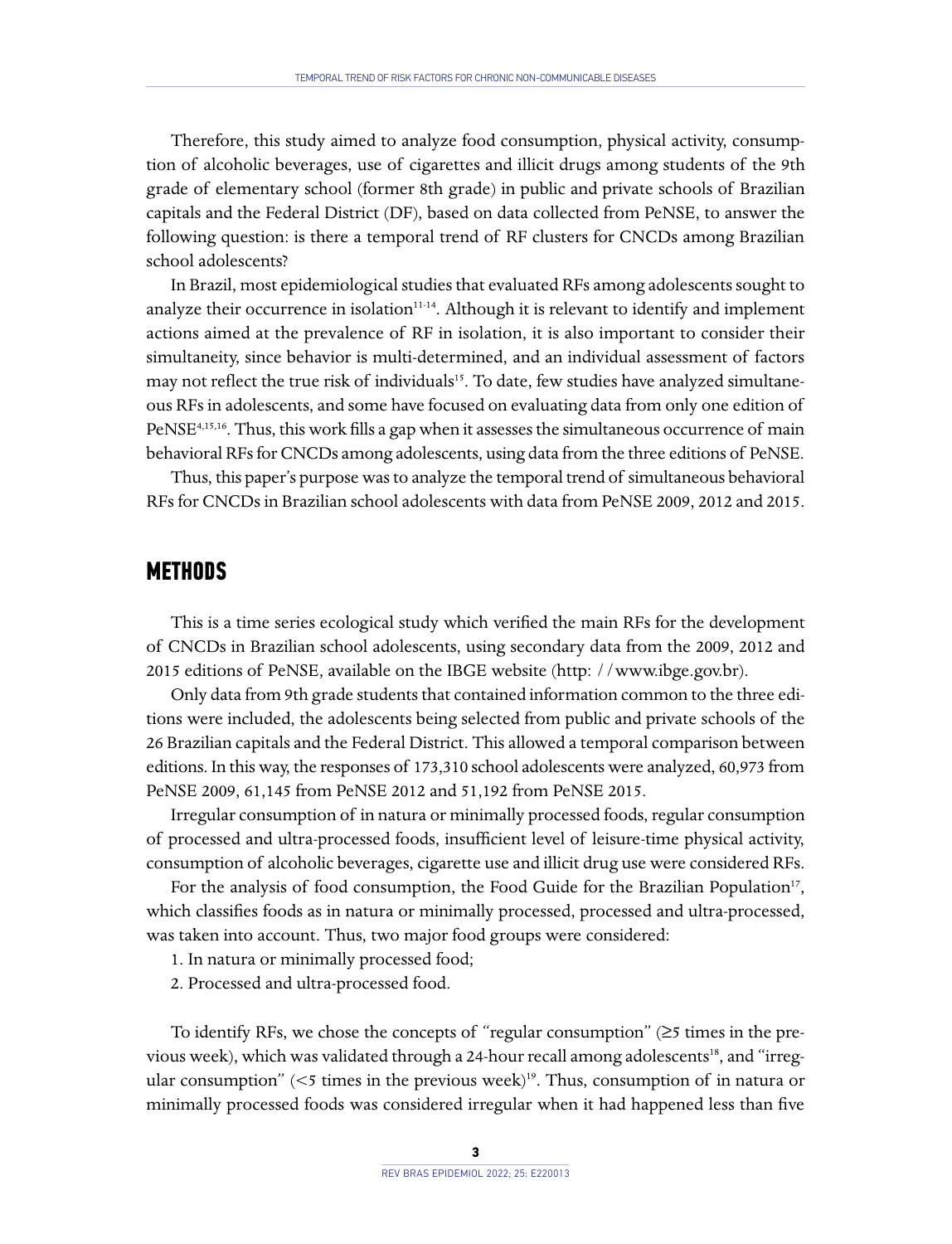times in the seven days prior to the survey; and consumption of processed and ultra-processed foods was considered regular when consumed five or more times in the seven days prior to the survey.

Regarding physical activity, activities performed during leisure time were considered, not counting physical education classes (sports, dance, gymnastics, weight training). Adolescents were asked about the frequency and duration of these activities in the seven days prior to the survey. Based on this, the variable "insufficient level of physical activity during leisure time" was generated, considering adolescents who did not practice at least 300 minutes of physical activity per week $^{20}$ .

According to the  $WHO^{21}$ , adolescents are more vulnerable to damages caused by the consumption of alcohol, tobacco and illicit drugs, and therefore these substances should not be marketed to this group. Thus, any level of consumption of these substances in the last 30 days prior to the survey was considered as RF<sup>16</sup>.

For the sociodemographic analysis, the following variables were considered: sex (male; female); skin color or race (white; black; yellow; brown; indigenous); age (13 years or younger; 14 to 15 years; 16 years or older); region of residence (North; Northeast; South; Southeast; Midwest); and school network (public; private).

The data used for the development of this study were downloaded directly from the IBGE website by the researchers, in June and July 2021; then, they were organized in Microsoft Excel 2010 spreadsheets for further statistical analysis.

The distribution of sociodemographic characteristics and RFs for CNCDs was presented as percentages and respective 95% confidence intervals (95%CI) for each year of the series. The RFs were coded as dichotomous variables (1=presence and 0=absence). The prevalence of multiple RFs was calculated by the sum of indicators presented.

The presence of clusters was studied by comparing observed (OP) and expected (EP) prevalence. The EP for each combination was calculated by multiplying the probabilities of each RF, based on its distribution in the studied population. Clustering was defined when OP/EP ratio was greater than  $1.20^{22}$ . Confidence intervals (CI) for the OP/EP ratios were obtained using the Newton method and assuming the Poisson distribution<sup>23</sup>; combinations in which the 95%CI did not contain a null value were considered clusters. The RFs were assumed to have occurred independently.

After identifying the RF clusters in each year of the survey, the temporal trend was tested across the series. As in a previous study<sup>13</sup>, a simple linear regression model was used, whose dependent variable (indicator) was the value of the OP/EP ratio of each combination tested, and whose independent variable was time (year of research).

All analyses were performed in the STATA program, version 14.1 (Stata Corporation, College Station, Texas)<sup>23</sup> and took into account the weighting for the complex sample structure as established by PeNSE, so that it could represent the Brazilian population of adolescents residing in the 26 capitals and in the Federal District.

The three editions of PeNSE were approved by the National Research Ethics Committees (CONEP), opinions 11,537/2009, 16,805/2012 and 1,006,467/2015. For this study, the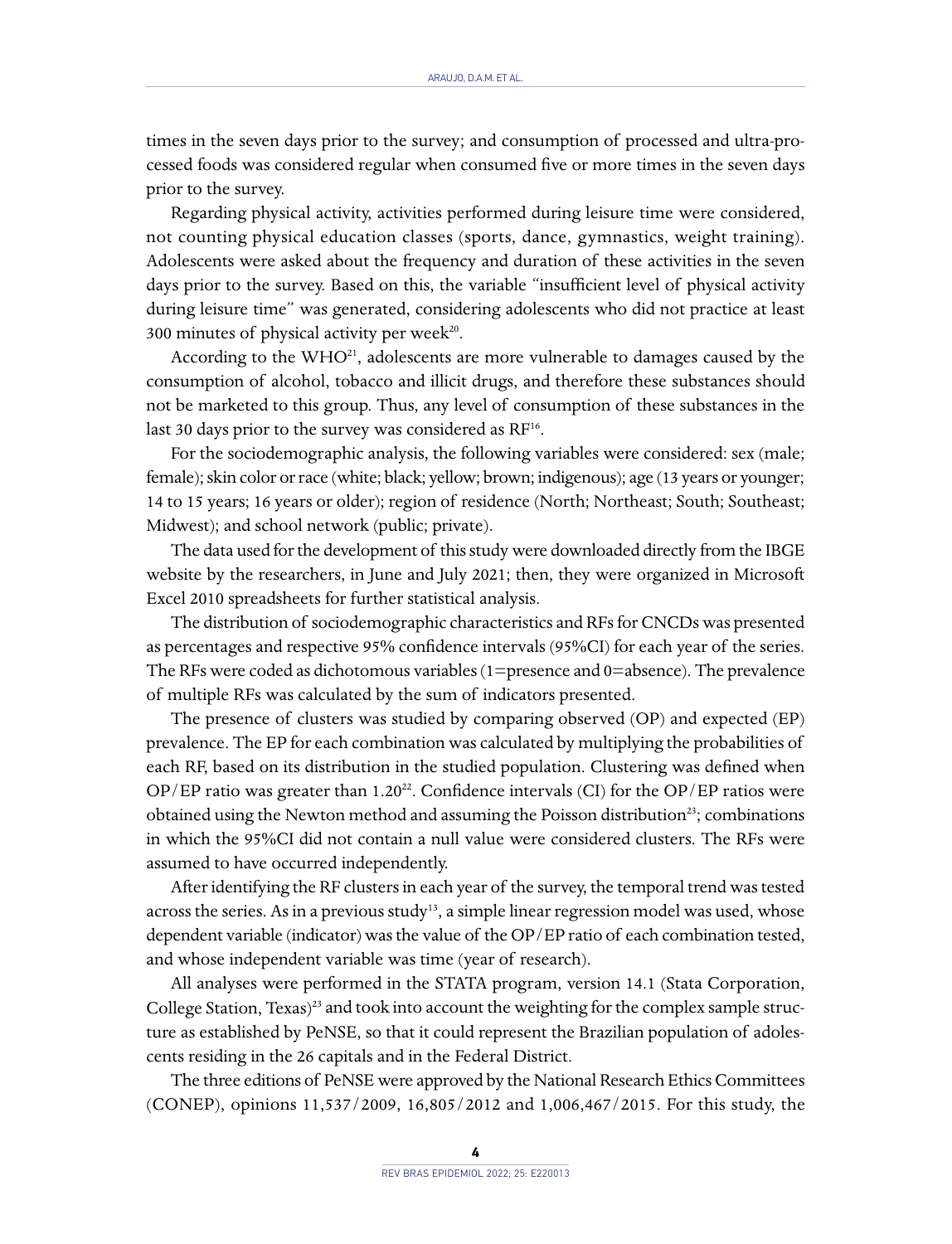recommendation of Resolution 510/2016 by the National Health Council on information in the public domain was followed"24.

## **RESULTS**

The sample consisted of 173,310 school adolescents residing in the 26 Brazilian capitals and in the Federal District in 2009, 2012 and 2015. Table 1 describes their sociodemographic characteristics and the RFs for CNCD.

In the entire series, the highest prevalence was observed for adolescents aged between 14 and 15 years old, living with both parents, studying in public schools and residing in the Southeast Region. As for gender, the highest percentages in the three years of the series seem to be among female adolescents, which shows significant differences only in the first two years. With regard to skin color, the percentage of school adolescents who reported being brown had a small increase throughout the whole series, being significantly higher in 2015 (Table 1).

In the three editions of the series, insufficient level of physical activity during leisure time was the most frequent RF among students (present in more than 84% of them), followed by the regular consumption of processed and ultra-processed foods. Data suggest, during the years of research, a decrease in the regular consumption of processed and ultra-processed foods and consumption of alcoholic beverages. On the other hand, the irregular consumption of fresh or minimally processed foods and the use of illicit drugs seem to have increased (Table 1).

Table 2 describes the OP and EP of the 64 possible combinations evaluated, among which six had OP/EP above 1.20, which corresponded to the grouping of RF. Table 1 (supplementary material) describes the factors that make up the six risk behaviors for NCDs in Brazilian school adolescents.

Cluster 1 resulted in OP/EP of 26.00 in 2009, 38.00 in 2012 and 45.00 in 2015, but remained stable for the period ( $p>0.05$ ). Considering that the higher the OP/EP ratio, the greater the number of times the clustering can be observed, if these factors are independent, cluster 1 will still be the one with the strongest relationships and/or with the greatest possibility of occurring in the last two years of the series (Table 2).

The highest OP/EP ratios were found for combinations in which alcohol and cigarettes were present; these substances were part of five of the six identified clusters, indicating an association between factors (Table 2).

The trend analysis showed that clusters 1, 2, 3 and 6 remained stable throughout the series, while cluster 4 decreased by 0.04% per year (p<0.017) and cluster 5 increased by 1.5% (p<0.041) (Table 2).

As for the clusters with the highest OP in the entire series, 6 stood out, in which the irregular consumption of fresh or minimally processed foods, along with insufficient level of physical activity during leisure time, had a prevalence corresponding to 5% in 2009, 6.78%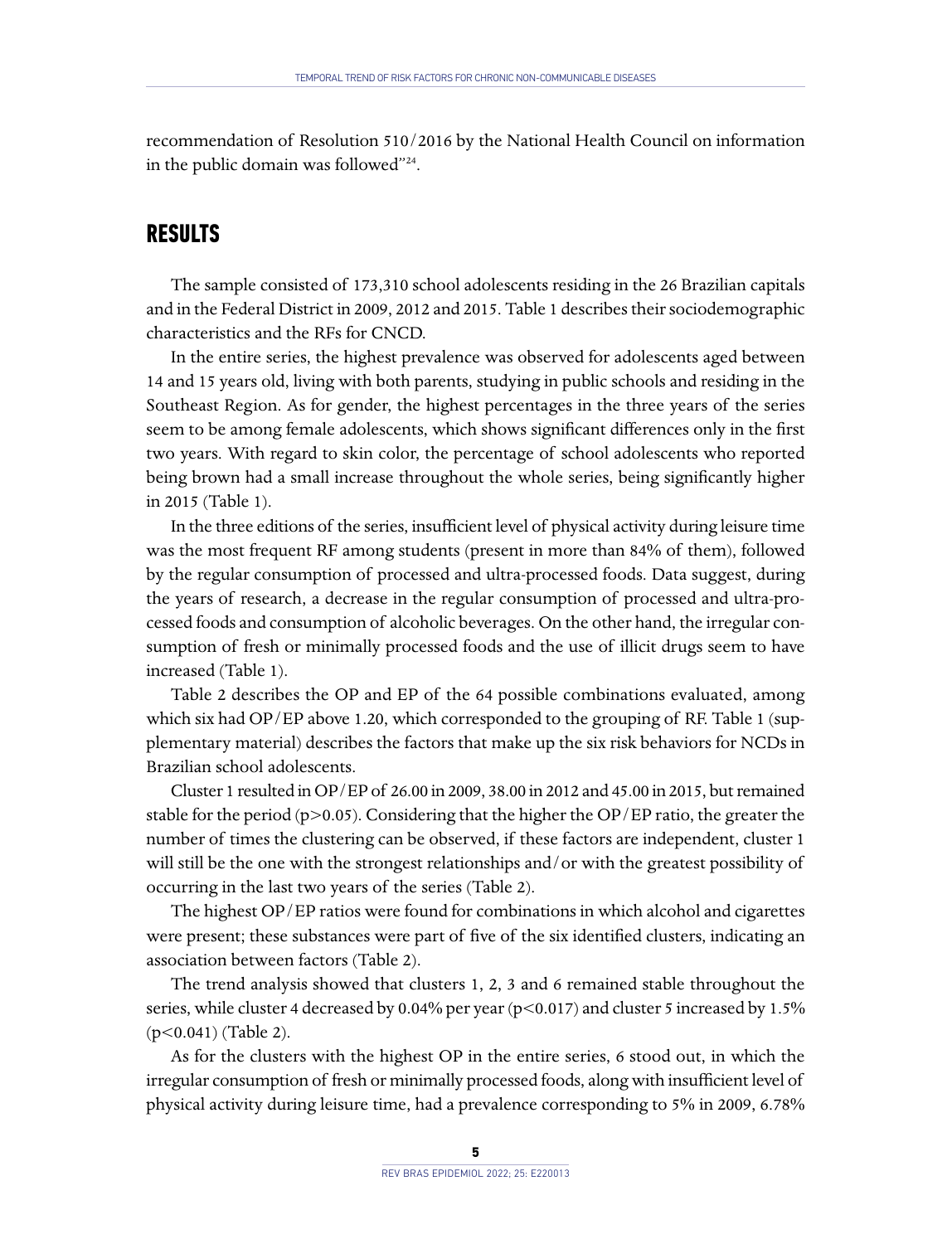Table 1. Frequency of sociodemographic characteristics and risk factors for chronic noncommunicable diseases in Brazilian school adolescents. National School Health Survey 2009, 2012 and 2015.

|                                                                | 2009 (n=60,973)       | 2012 (n=61,145)     | 2015 (n=51,192)     |  |  |
|----------------------------------------------------------------|-----------------------|---------------------|---------------------|--|--|
| Sociodemographic characteristics                               | % (95%CI)             | % (95%CI)           | % (95%CI)           |  |  |
| Sex                                                            |                       |                     |                     |  |  |
| Male                                                           | 47.5 (46.8-48.1)      | 49.2 (48.4-49.9)    | 49.2 (48.3-50.1)    |  |  |
| Female                                                         | 52.5 (51.9–53.2)      | $50.8(50.1 - 51.6)$ | 50.8 (49.9-51.7)    |  |  |
| Age group                                                      |                       |                     |                     |  |  |
| 13 years or younger                                            | 24.4 (23.4-25.5)      | $19.0(18.1 - 20.0)$ | 20.3 (19.4-21.3)    |  |  |
| $14-15$ years                                                  | $65.3(64.4 - 66.3)$   | 69.5 (68.5-70.4)    | 70.9 (69.9-71.9)    |  |  |
| 16 or older                                                    | $10.2(9.4 - 11.0)$    | $11.5(10.6 - 12.4)$ | $8.7(8.1 - 9.4)$    |  |  |
| Skin color or race                                             |                       |                     |                     |  |  |
| White                                                          | 40.1 (38.9-41.4)      | 37.7 (36.2-39.3)    | $36.5(35.1 - 38.0)$ |  |  |
| <b>Black</b>                                                   | $12.9(12.2 - 13.5)$   | $14.2(13.4 - 14.9)$ | 13.5 (12.8-14.2)    |  |  |
| Yellow                                                         | $3.7(3.4 - 4.1)$      | $4.5(4.2 - 4.8)$    | $5.0(4.7-5.4)$      |  |  |
| <b>Brown</b>                                                   | 39.1 (38.0-40.3)      | 39.9 (38.6-41.2)    | 41.7 (40.5-43.0)    |  |  |
| Indigenous                                                     | $4.1(3.8-4.4)$        | $3.7(3.4 - 3.9)$    | $3.2(3.0-3.4)$      |  |  |
| Living with parents                                            |                       |                     |                     |  |  |
| None of the parents                                            | $5.2(4.9 - 5.6)$      | $5.6(5.3-5.9)$      | $5.1(4.7-5.4)$      |  |  |
| One of the parents                                             | 36.4 (35.6-37.3)      | 37.9 (37.0-39.0)    | 39.2 (38.2-40.2)    |  |  |
| Both parents                                                   | 58.3 (57.4-59.3)      | $56.5(55.4 - 57.5)$ | 55.7 (54.5-56.8)    |  |  |
| School network                                                 |                       |                     |                     |  |  |
| Public                                                         | 79.2 (77.9-80.4)      | 74.5 (70.7-78.3)    | 72.9 (71.9-73.9)    |  |  |
| Private                                                        | 20.8 (19.5-22.1)      | 25.5 (21.7-29.3)    | 27.1 (26.1-28.1)    |  |  |
| Geographic region                                              |                       |                     |                     |  |  |
| <b>North</b>                                                   | 11.2 (10.4-12.0)      | $11.7(11.0-12.4)$   | 12.8 (12.2-13.4)    |  |  |
| North East                                                     | 23.9 (22.7-25.1)      | 23.7 (22.7-24.6)    | 23.8 (23.0-24.7)    |  |  |
| South                                                          | $6.8(6.3 - 7.3)$      | $7.2(6.6 - 7.7)$    | $6.0(5.7 - 6.4)$    |  |  |
| Southeast                                                      | 47.0 (45.0-49.0)      | 45.1 (43.6-46.7)    | 44.6 (43.4-45.9)    |  |  |
| Midwest                                                        | $11.1(10.4 - 11.8)$   | $12.3(11.6 - 13.1)$ | 12.7 (12.0-13.4)    |  |  |
| <b>Risk factors</b>                                            |                       |                     |                     |  |  |
| Irregular intake of fresh or minimally<br>processed foods      | 20,7 (20,0-21,4)      | 24,4 (23,5-25,3)    | 25,0 (24,3-25,7)    |  |  |
| Regular intake of processed and<br>ultra-processed foods       | 73,1 (72,4–73,9)      | 67,3 (66,5-68,1)    | 62,8 (62,0-63,7)    |  |  |
| Insufficient level of physical<br>activity during leisure time | 84, 3 (83, 7 - 84, 8) | 84, 1(83, 4-84, 8)  | 85,3 (84,7-86,0)    |  |  |
| Consumption of alcoholic beverages                             | 26,9 (26, 1 - 27, 7)  | 26,7 (25,8–27,7)    | 23,2 (22,2-24,2)    |  |  |
| Cigarette use                                                  | $6,2(5,8-6,7)$        | $6,1(5,6-6,6)$      | 5,3 (4,9–5,8)       |  |  |
| Use of illicit drugs                                           | $3,2(3,0-3,6)$        | $3,8(3,4-4,2)$      | $4,8(4,4-5,2)$      |  |  |

Source: the authors, based on the National Survey of School Health 2009, 2012, 2015 (IBGE, 2009; 2013; 2016).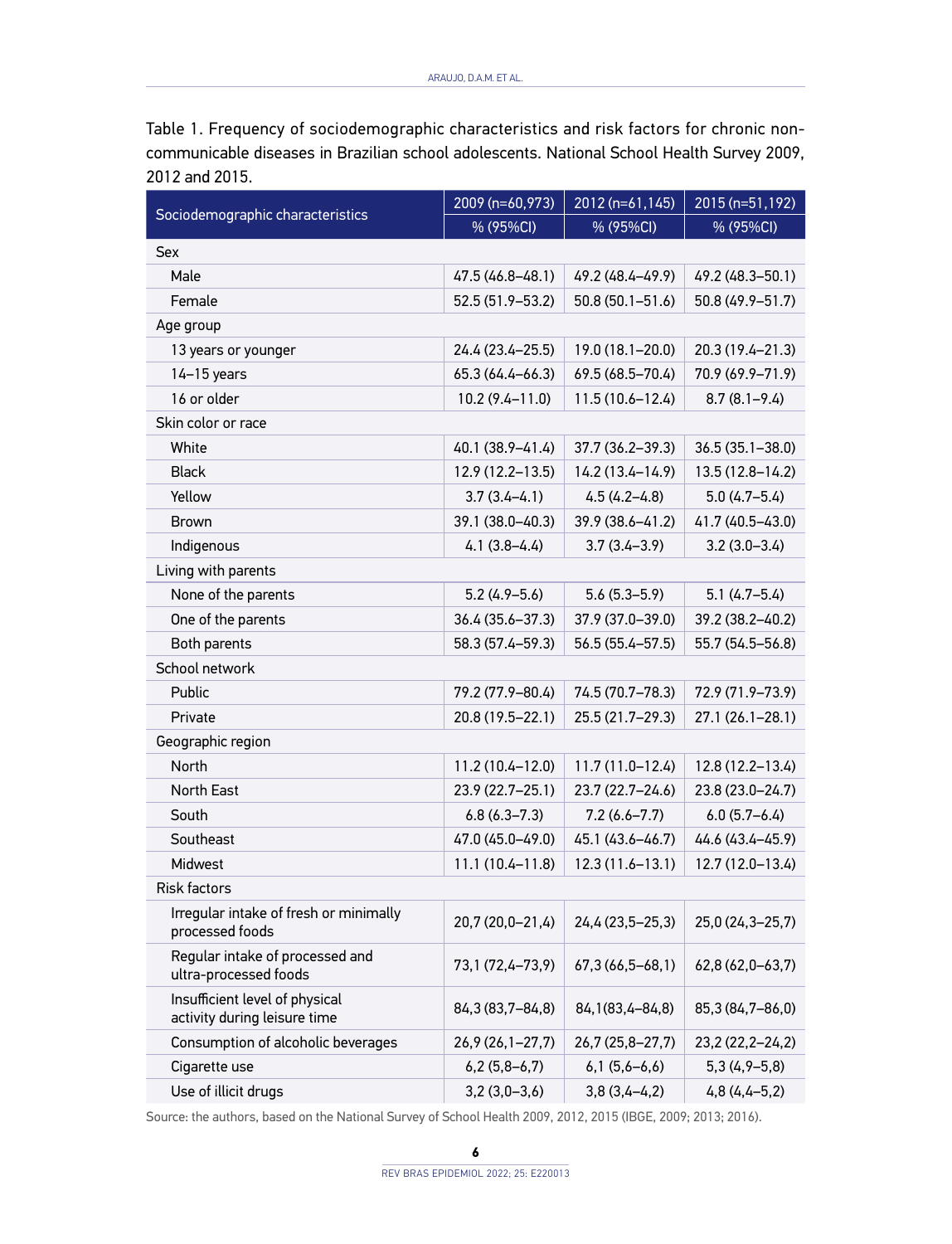| Number<br>of factors |                          |                          | <b>Risk factors</b>      |                          |                          |                          | Series years |         |                          |         |         |                          |         |         |                          |                          |                              |
|----------------------|--------------------------|--------------------------|--------------------------|--------------------------|--------------------------|--------------------------|--------------|---------|--------------------------|---------|---------|--------------------------|---------|---------|--------------------------|--------------------------|------------------------------|
|                      |                          |                          |                          |                          |                          |                          | 2009         |         |                          | 2012    |         |                          | 2015    |         |                          | AAV                      | p-value                      |
|                      | AI                       | <b>UP</b>                | <b>IPA</b>               | AL                       | CI                       | ID                       | OP (%)       | EP (%)  | OP/EP                    | OP (%)  | EP (%)  | OP/EP                    | OP (%)  | EP (%)  | OP/EP                    |                          |                              |
| 6                    | $\ddot{}$                | $+$                      | $+$                      | $+$                      | $+$                      | $+$                      | $0.26*$      | $0.01*$ | 26.00*                   | $0.38*$ | $0.01*$ | 38.00*                   | $0.45*$ | $0.01*$ | 45.00*                   | $(+)$ 3.20               | 0.096                        |
|                      | $\ddot{}$                | $+$                      | $+$                      | $+$                      | $+$                      | $\overline{\phantom{a}}$ | $0.47*$      | $0.21*$ | $2.24*$                  | $0.46*$ | $0.22*$ | $2.09*$                  | $0.42*$ | $0.16*$ | $2.63*$                  | $(+) 0.07$               | 0.507                        |
|                      | $\ddot{}$                | $+$                      | $+$                      | $+$                      | $\overline{\phantom{0}}$ | $+$                      | $0.17*$      | $0.10*$ | $1.70*$                  | 0.14    | 0.13    | 1.08                     | $0.28*$ | $0.14*$ | $2.00*$                  | $\overline{\phantom{0}}$ | $\overline{\phantom{a}}$     |
| 5                    | $+$                      | $+$                      | $+$                      | $\overline{\phantom{a}}$ | $+$                      | $+$                      | 0.02         | 0.02    | 1.00                     | 0.02    | 0.02    | 1.00                     | $0.08*$ | $0.03*$ | $2.67*$                  | $\overline{\phantom{0}}$ | $\overline{\phantom{a}}$     |
|                      | $+$                      | $+$                      | $\overline{\phantom{0}}$ | $+$                      | $+$                      | $+$                      | 0.05         | 0.00    | $\overline{\phantom{a}}$ | 0.07    | 0.00    | $\overline{\phantom{a}}$ | 0.06    | 0.00    | $\overline{\phantom{a}}$ | $\overline{\phantom{0}}$ |                              |
|                      | $\ddot{}$                | $\overline{\phantom{a}}$ | $+$                      | $+$                      | $+$                      | $+$                      | 0.09         | 0.00    | $\overline{\phantom{a}}$ | 0.11    | 0.00    | $\overline{\phantom{a}}$ | 0.16    | 0.00    | $\overline{\phantom{a}}$ | ٠                        |                              |
|                      | $\overline{\phantom{a}}$ | $+$                      | $+$                      | $+$                      | $+$                      | $+$                      | $1.01*$      | $0.03*$ | $33.67*$                 | $0.97*$ | $0.03*$ | 32.33*                   | $0.87*$ | $0.02*$ | $43.5*$                  | $(+) 1.64$               | 0.403                        |
|                      | $\ddot{}$                | $+$                      | $+$                      | $+$                      | $\overline{\phantom{0}}$ | $\overline{\phantom{a}}$ | 2.79         | 3.11    | 0.90                     | 3.27    | 3.34    | 0.98                     | 2.82    | 2.80    | 1.01                     | $\overline{\phantom{0}}$ | $\qquad \qquad \blacksquare$ |
|                      | $\ddot{}$                | $+$                      | $+$                      | $\overline{\phantom{a}}$ | $\overline{\phantom{0}}$ | $+$                      | 0.03         | 0.28    | 0.11                     | 0.04    | 0.36    | 0.11                     | 0.09    | 0.47    | 0.19                     | $\overline{\phantom{0}}$ | $\overline{\phantom{0}}$     |
|                      | $\ddot{}$                | $+$                      | $\overline{\phantom{a}}$ | $\overline{\phantom{a}}$ | $+$                      | $+$                      | 0.00         | 0.00    | $\overline{\phantom{a}}$ | 0.00    | 0.00    | $\overline{\phantom{a}}$ | 0.01    | 0.00    | $\overline{\phantom{a}}$ | $\overline{\phantom{0}}$ |                              |
|                      | $\ddot{}$                | $\overline{\phantom{a}}$ | $\overline{\phantom{a}}$ | $+$                      | $+$                      | $+$                      | 0.01         | 0.00    | $\overline{\phantom{a}}$ | 0.02    | 0.00    | $\overline{\phantom{a}}$ | 0.04    | 0.00    | $\overline{\phantom{a}}$ | $\overline{\phantom{0}}$ |                              |
| 4                    | $\overline{\phantom{a}}$ | $+$                      | $+$                      | $+$                      | $+$                      | $\overline{\phantom{0}}$ | $1.66*$      | $0.79*$ | $2.10*$                  | $1.33*$ | $0.67*$ | $1.99*$                  | $0.89*$ | $0.47*$ | $1.89*$                  | $(-) 0.04$               | $0.017*$                     |
|                      | $\overline{\phantom{a}}$ | $+$                      | $+$                      | $+$                      |                          | $+$                      | 0.43         | 0.40    | 1.08                     | $0.56*$ | $0.41*$ | $1.37*$                  | $0.88*$ | $0.42*$ | $2.10*$                  | $\overline{\phantom{a}}$ | -                            |
|                      | $\overline{\phantom{0}}$ | $+$                      | $\ddot{}$                |                          | $\ddot{}$                | $+$                      | 0.07         | 0.07    | 1.00                     | 0.04    | 0.07    | 0.57                     | $0.14*$ | $0.08*$ | $1.75*$                  | $\overline{\phantom{0}}$ | $\overline{\phantom{0}}$     |
|                      | $\overline{\phantom{0}}$ | $\ddot{}$                | $\overline{\phantom{a}}$ | $\qquad \qquad +$        | $\ddot{}$                | $^{+}$                   | 0.24         | 0.00    | $\overline{\phantom{a}}$ | 0.25    | 0.00    | $\overline{\phantom{a}}$ | 0.26    | 0.00    | $\overline{\phantom{a}}$ | $\overline{\phantom{0}}$ | $\overline{\phantom{0}}$     |
|                      | $\overline{\phantom{a}}$ |                          | $\ddot{}$                | $+$                      | $+$                      | $+$                      | $0.15*$      | $0.01*$ | 15.00*                   | $0.20*$ | $0.01*$ | 20.00*                   | $0.24*$ | $0.01*$ | 24.00*                   | $(+) 1.5$                | $0.041*$                     |

Table 2. Frequency and trend of grouped six risk behaviors for chronic non-communicable diseases in Brazilian school adolescents. National School Health Survey 2009, 2012 and 2015.

Continue…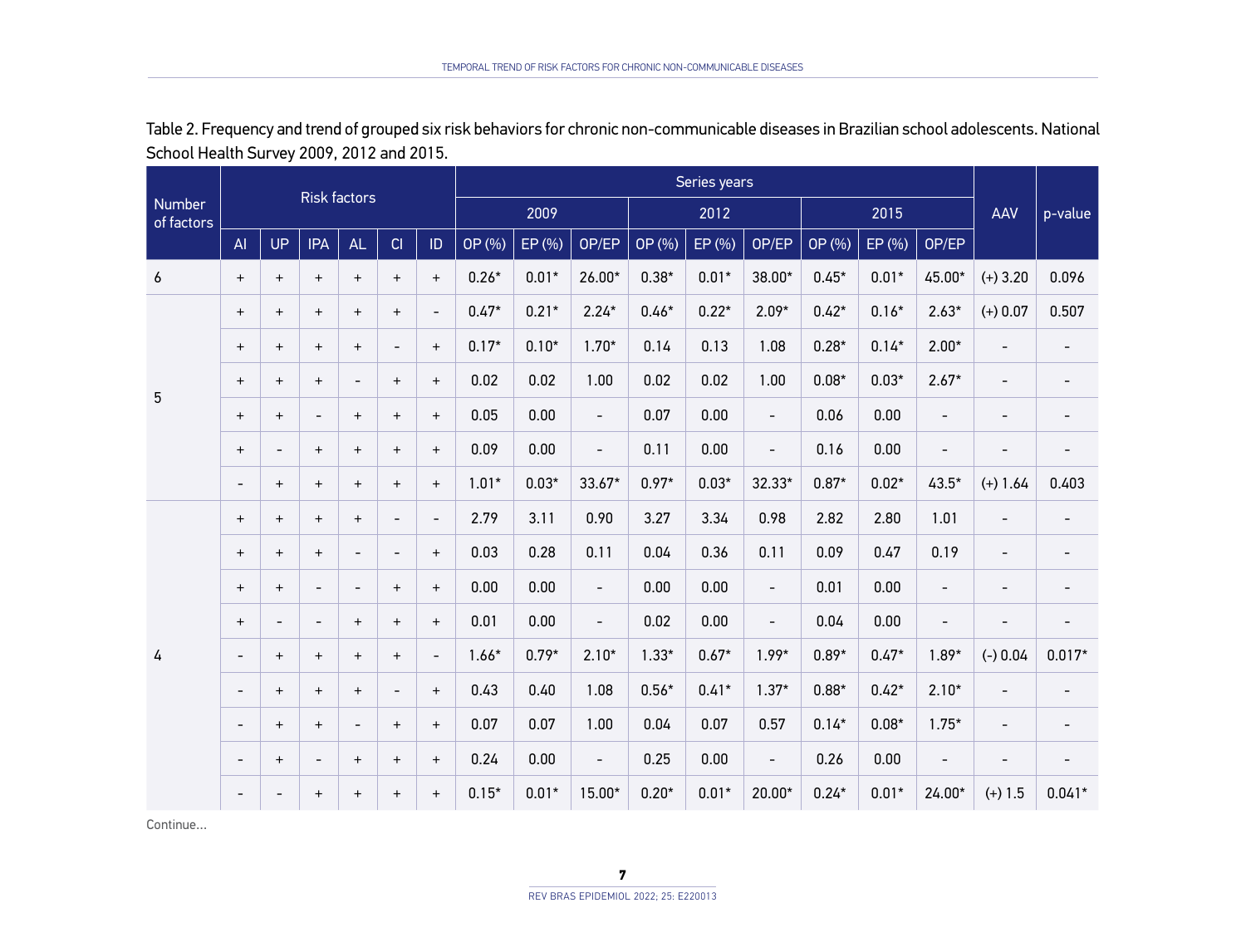| Table 2. Continuation. |
|------------------------|
|------------------------|

|                             |                                  |                          |                                  | <b>Risk factors</b>              |                          |                          | Series years |        |                          |         |         |         |                          |         |                          |                          |                          |
|-----------------------------|----------------------------------|--------------------------|----------------------------------|----------------------------------|--------------------------|--------------------------|--------------|--------|--------------------------|---------|---------|---------|--------------------------|---------|--------------------------|--------------------------|--------------------------|
| <b>Number</b><br>of factors |                                  |                          |                                  |                                  |                          |                          | 2009         |        |                          | 2012    |         |         | 2015                     |         |                          | AAV                      | p-value                  |
|                             | AI                               | <b>UP</b>                | <b>IPA</b>                       | AL                               | CI                       | $\mathsf{ID}$            | OP (%)       | EP (%) | OP/EP                    | OP (%)  | EP (%)  | OP/EP   | OP (%)                   | EP (%)  | OP/EP                    |                          |                          |
|                             | $+$                              | $\ddot{}$                | $\ddot{}$                        | $\overline{\phantom{a}}$         | $\overline{a}$           | $\overline{\phantom{a}}$ | 8.19         | 8.46   | 0.97                     | 8.74    | 9.16    | 0.95    | 9.76                     | 9.29    | 1.05                     | $\overline{a}$           | $\overline{\phantom{0}}$ |
|                             | $\ddot{}$                        | $+$                      | $\overline{\phantom{a}}$         | $\overline{\phantom{a}}$         | $\overline{\phantom{a}}$ | $+$                      | 0.00         | 0.05   | $\overline{\phantom{a}}$ | 0.00    | 0.07    | 0.00    | $\overline{\phantom{a}}$ | 0.08    | $\overline{\phantom{a}}$ | $\overline{a}$           | -                        |
|                             | $\ddot{}$                        | $\blacksquare$           | $\overline{\phantom{a}}$         | $\overline{\phantom{a}}$         | $+$                      | $+$                      | 0.00         | 0.00   | $\overline{\phantom{a}}$ | 0.00    | 0.00    | 0.00    | $\overline{\phantom{a}}$ | 0.00    | $\blacksquare$           | $\overline{\phantom{0}}$ | $\overline{\phantom{a}}$ |
|                             | $\overline{a}$                   | $\overline{\phantom{a}}$ | $\overline{\phantom{a}}$         | $^{+}$                           | $+$                      | $+$                      | 0.05         | 0.00   | $\overline{\phantom{a}}$ | 0.05    | 0.00    | 0.00    | 0.07                     | 0.00    | $\overline{\phantom{a}}$ | $\overline{\phantom{0}}$ | $\overline{\phantom{0}}$ |
| 3                           | $\ddot{}$                        | $\overline{\phantom{a}}$ | $\overline{\phantom{a}}$         | $^{+}$                           | $+$                      | $\overline{\phantom{a}}$ | 0.01         | 0.01   | 1.00                     | $0.05*$ | $0.02*$ | $2.50*$ | 0.01                     | 0.02    | 0.50                     | $\overline{a}$           | $\overline{\phantom{0}}$ |
|                             | $\overline{a}$                   | $\overline{\phantom{a}}$ | $\ddot{}$                        | $\qquad \qquad +$                | $+$                      | $\overline{\phantom{a}}$ | 0.28         | 0.29   | 0.97                     | 0.32    | 0.32    | 1.00    | 0.25                     | 0.28    | 0.89                     | $\overline{\phantom{0}}$ | $\overline{\phantom{0}}$ |
|                             | $\overline{a}$                   | $\ddot{}$                | $\ddot{}$                        | $\overline{\phantom{a}}$         | $+$                      | $\overline{\phantom{a}}$ | 0.57         | 2.15   | 0.27                     | 0.53    | 1.83    | 0.29    | 0.37                     | 1.57    | 0.24                     | $\overline{\phantom{a}}$ | $\overline{\phantom{a}}$ |
|                             | $\qquad \qquad +$                | $\overline{\phantom{a}}$ | $\begin{array}{c} + \end{array}$ | $\overline{\phantom{a}}$         | $+$                      | $\overline{\phantom{a}}$ | 0.06         | 0.21   | 0.29                     | 0.11    | 0.29    | 0.38    | 0.09                     | 0.31    | 0.29                     | $\overline{\phantom{0}}$ | $\overline{\phantom{0}}$ |
|                             | $\overline{a}$                   | $\overline{\phantom{a}}$ | $\ddot{}$                        | $+$                              | $\overline{\phantom{a}}$ | $+$                      | 0.08         | 0.15   | 0.53                     | 0.16    | 0.20    | 0.80    | 0.25                     | 0.25    | 1.00                     | $\overline{\phantom{0}}$ | $\overline{\phantom{0}}$ |
|                             | $\overline{a}$                   | $+$                      | $\ddot{}$                        | $+$                              | $\overline{\phantom{a}}$ | $\overline{\phantom{a}}$ | 10.83        | 11.92  | 0.91                     | 9.67    | 10.33   | 0.94    | 7.60                     | 8.39    | 0.91                     | $\overline{a}$           | $\overline{\phantom{a}}$ |
|                             | $\begin{array}{c} + \end{array}$ | $\ddot{}$                | $\overline{\phantom{a}}$         | $\overline{\phantom{a}}$         | $+$                      | $\overline{\phantom{a}}$ | 0.01         | 0.10   | 0.10                     | 0.02    | 0.11    | 0.18    | 0.01                     | 0.09    | 0.11                     | $\overline{\phantom{0}}$ | $\overline{\phantom{a}}$ |
|                             | $\qquad \qquad +$                | $\ddot{}$                | $\overline{\phantom{a}}$         | $+$                              | $\overline{\phantom{a}}$ | $\overline{\phantom{a}}$ | 0.45         | 0.58   | 0.78                     | 0.54    | 0.63    | 0.86    | 0.36                     | 0.48    | 0.75                     | $\overline{\phantom{a}}$ | $\overline{\phantom{a}}$ |
|                             | $\qquad \qquad +$                | $\ddot{}$                | $\overline{\phantom{a}}$         | $\overline{\phantom{a}}$         | $\overline{\phantom{a}}$ | $\overline{\phantom{a}}$ | 0.94         | 1.58   | 0.59                     | 1.09    | 1.73    | 0.63    | 1.12                     | 1.60    | 0.70                     | $\overline{\phantom{0}}$ | $\overline{\phantom{0}}$ |
| 2                           | $\ddot{}$                        | $\overline{\phantom{a}}$ | $\overline{\phantom{a}}$         | $\overline{\phantom{a}}$         | $\overline{\phantom{a}}$ | $+$                      | 0.00         | 0.02   | 0.00                     | 0.00    | 0.03    | 0.00    | 0.01                     | 0.05    | 0.20                     | $\overline{\phantom{0}}$ | $\overline{\phantom{a}}$ |
|                             | $\overline{\phantom{a}}$         | $\overline{\phantom{a}}$ | $\overline{\phantom{a}}$         | $\overline{\phantom{a}}$         | $+$                      | $^{+}$                   | 0.01         | 0.00   | 0.00                     | 0.00    | 0.01    | 0.00    | $0.02*$                  | $0.01*$ | $2.00*$                  | $\overline{\phantom{0}}$ | $\overline{\phantom{0}}$ |
|                             | $\overline{a}$                   | $\overline{\phantom{a}}$ | $\overline{\phantom{0}}$         | $\ddot{}$                        | $^{+}$                   | $\overline{\phantom{a}}$ | 0.01         | 0.05   | 0.20                     | 0.05    | 0.06    | 0.83    | 0.05                     | 0.05    | 1.00                     | $\overline{\phantom{0}}$ | $\overline{\phantom{0}}$ |
|                             | $\overline{a}$                   | $\overline{\phantom{a}}$ | $\begin{array}{c} + \end{array}$ | $\begin{array}{c} + \end{array}$ | $\overline{\phantom{a}}$ | $\overline{\phantom{a}}$ | 2.54         | 4.38   | 0.58                     | 2.74    | 5.02    | 0.55    | 2.63                     | 4.96    | 0.53                     | $\overline{\phantom{0}}$ | $\overline{\phantom{0}}$ |

Continue…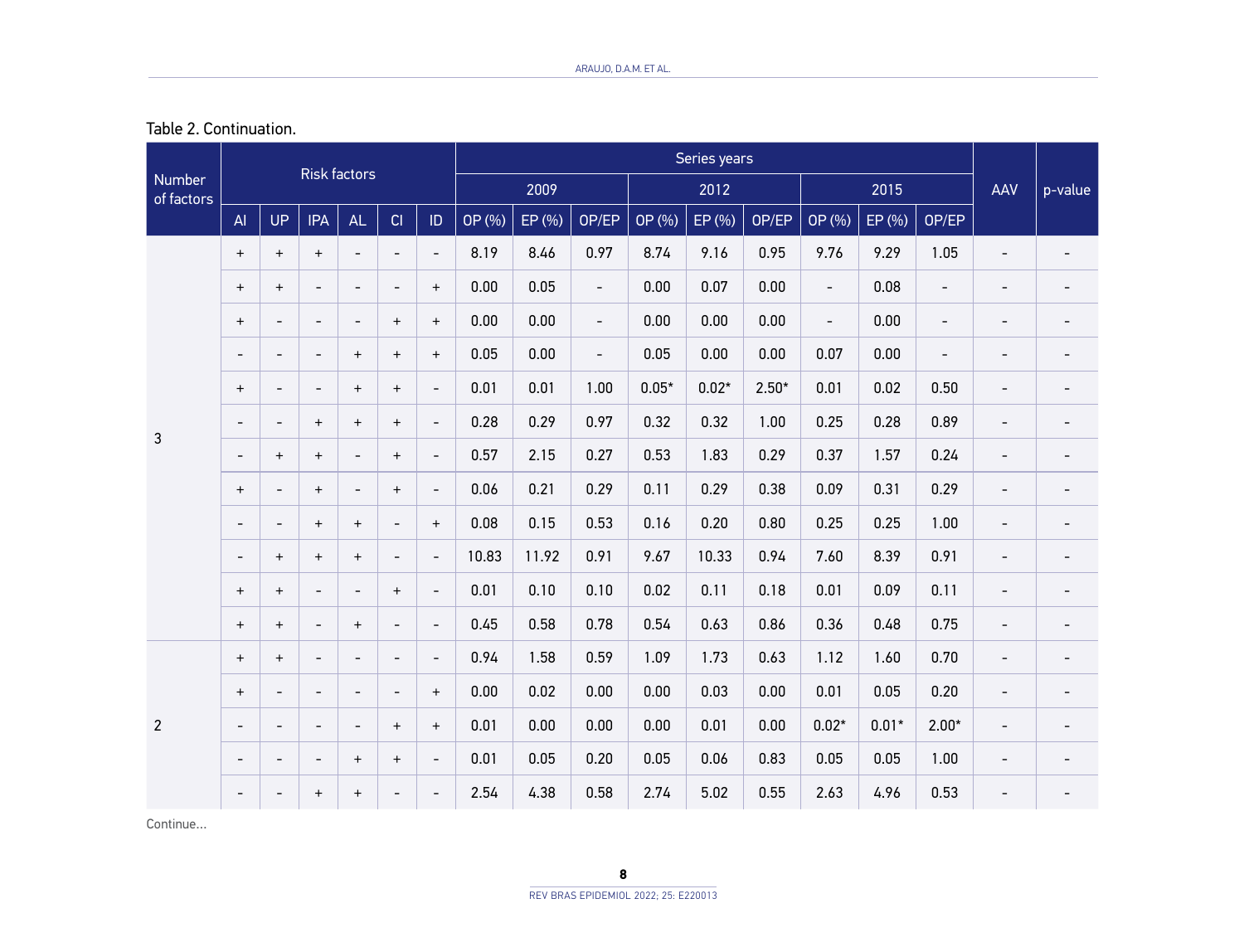| Table 2. Continuation. |  |
|------------------------|--|
|------------------------|--|

| Number<br>of factors |                                  |                          | Risk factors             |                          |                          |                          | Series years |         |         |         |         |         |         |         |         |                          |                          |
|----------------------|----------------------------------|--------------------------|--------------------------|--------------------------|--------------------------|--------------------------|--------------|---------|---------|---------|---------|---------|---------|---------|---------|--------------------------|--------------------------|
|                      |                                  |                          |                          |                          |                          |                          | 2009         |         |         | 2012    |         |         | 2015    |         |         | AAV                      | p-value                  |
|                      | AI                               | <b>UP</b>                | <b>IPA</b>               | AL                       | CI                       | ID                       | OP (%)       | EP (%)  | OP/EP   | OP (%)  | EP (%)  | OP/EP   | OP (%)  | EP (%)  | OP/EP   |                          |                          |
| $\overline{2}$       | $\overline{\phantom{a}}$         | $\ddot{}$                | $\ddot{}$                | $\overline{\phantom{a}}$ | $\overline{\phantom{a}}$ | $\overline{\phantom{a}}$ | 34.4         | 32.43   | 1.06    | 29.67   | 28.32   | 1.05    | 28.95   | 27.84   | 1.04    | $\overline{a}$           | $\overline{\phantom{a}}$ |
|                      | $\ddot{}$                        | $\overline{\phantom{a}}$ | $\overline{\phantom{a}}$ | $\overline{\phantom{a}}$ | $\overline{\phantom{0}}$ | $+$                      | 0.00         | 0.02    | 0.00    | 0.00    | 0.03    | 0.00    | 0.01    | 0.05    | 0.20    | $\overline{\phantom{0}}$ |                          |
|                      | $^{+}$                           | $\overline{\phantom{a}}$ | $\overline{a}$           | $\overline{\phantom{a}}$ | $+$                      | $\overline{\phantom{0}}$ | 0.01         | 0.04    | 0.25    | 0.02    | 0.05    | 0.40    | 0.00    | 0.05    | 0.00    | $\overline{\phantom{0}}$ | $\overline{\phantom{a}}$ |
|                      | $\ddot{}$                        | $\overline{\phantom{a}}$ | $\overline{\phantom{0}}$ | $+$                      | $\overline{\phantom{a}}$ | $\overline{\phantom{a}}$ | 0.11         | 0.21    | 0.52    | 0.17    | 0.31    | 0.55    | 0.19    | 0.28    | 0.68    | $\overline{\phantom{0}}$ | $\overline{\phantom{a}}$ |
|                      | $^{+}$                           | $\overline{\phantom{a}}$ | $\ddot{}$                | $\overline{\phantom{a}}$ | $\overline{\phantom{a}}$ | $\overline{\phantom{0}}$ | $5.04*$      | $3.11*$ | $1.62*$ | $6.78*$ | $4.45*$ | $1.52*$ | $6.70*$ | $5.49*$ | $1.22*$ | $(-) 0.07$               | 0.179                    |
|                      | $\overline{\phantom{a}}$         | $\ddot{}$                | $\overline{\phantom{0}}$ | $\overline{\phantom{a}}$ | $\overline{\phantom{a}}$ | $+$                      | 0.03         | 0.20    | 0.15    | 0.06    | 0.21    | 0.29    | 0.04    | 0.24    | 0.17    | $\overline{\phantom{a}}$ |                          |
|                      | $\overline{\phantom{a}}$         | $\qquad \qquad +$        | $\overline{\phantom{0}}$ | $\overline{\phantom{a}}$ | $\ddot{}$                | $\overline{\phantom{0}}$ | 0.10         | 0.40    | 0.25    | 0.11    | 0.35    | 0.31    | 0.07    | 0.27    | 0.26    | $\overline{a}$           | $\overline{\phantom{a}}$ |
|                      | $\overline{\phantom{a}}$         | $+$                      | $\overline{a}$           | $+$                      | $\overline{\phantom{a}}$ | $\overline{\phantom{0}}$ | 2.63         | 2.23    | 1.18    | 2.27    | 1.95    | 1.16    | 1.58    | 1.44    | 1.10    | $\overline{\phantom{a}}$ | $\overline{\phantom{a}}$ |
|                      | $\begin{array}{c} + \end{array}$ | $\overline{\phantom{a}}$ | $\overline{\phantom{0}}$ | $\overline{\phantom{a}}$ | $\overline{\phantom{a}}$ | $\overline{\phantom{0}}$ | 0.41         | 0.58    | 0.71    | 0.57    | 0.84    | 0.68    | 0.60    | 0.94    | 0.64    | $\overline{\phantom{a}}$ | $\overline{\phantom{a}}$ |
|                      | $\overline{\phantom{a}}$         | $\ddot{}$                | $\overline{a}$           | $\overline{\phantom{a}}$ | $\overline{\phantom{a}}$ | $\overline{\phantom{0}}$ | 6.77         | 6.05    | 1.12    | 6.09    | 5.34    | 1.14    | 4.99    | 4.78    | 1.04    | $\overline{\phantom{0}}$ | $\overline{\phantom{a}}$ |
|                      | $\overline{\phantom{a}}$         | $\overline{\phantom{a}}$ | $\ddot{}$                | $\overline{\phantom{a}}$ | $\overline{a}$           | $\overline{\phantom{a}}$ | 13.3         | 11.91   | 1.12    | 15.73   | 13.76   | 1.14    | 19.31   | 16.46   | 1.17    | $\overline{\phantom{0}}$ | $\overline{\phantom{a}}$ |
| $\mathbf{1}$         | ÷,                               | $\overline{\phantom{a}}$ | $\overline{a}$           | $+$                      | $\overline{\phantom{a}}$ | $\overline{\phantom{0}}$ | 0.11         | 0.82    | 0.13    | 0.17    | 0.95    | 0.18    | 0.19    | 0.85    | 0.22    | $\overline{\phantom{a}}$ | $\overline{\phantom{a}}$ |
|                      | $\overline{\phantom{a}}$         | $\overline{\phantom{a}}$ | $\overline{\phantom{0}}$ | $\overline{\phantom{a}}$ | $+$                      | $\overline{\phantom{0}}$ | 0.03         | 0.15    | 0.20    | 0.01    | 0.17    | 0.06    | 0.04    | 0.16    | 0.25    | $\overline{\phantom{0}}$ | $\overline{\phantom{a}}$ |
|                      | $\overline{\phantom{a}}$         | $\overline{\phantom{a}}$ | $\overline{\phantom{0}}$ | $\overline{\phantom{a}}$ | $\overline{\phantom{a}}$ | $+$                      | 0.00         | 0.07    | 0.00    | 0.01    | 0.10    | 0.10    | 0.04    | 0.14    | 0.29    | $\overline{\phantom{0}}$ | $\overline{\phantom{a}}$ |
| 0                    | $\overline{\phantom{a}}$         | $\overline{\phantom{a}}$ | $\overline{\phantom{0}}$ | $\overline{\phantom{0}}$ | $\overline{\phantom{0}}$ | $\overline{\phantom{0}}$ | 2.55         | 2.22    | 1.15    | 2.96    | 2.60    | 1.14    | $3.74*$ | $2.83*$ | $1.32*$ | $\overline{a}$           |                          |

Source: the authors, based on the National Survey of School Health 2009, 2012, 2015<sup>8-10</sup>. AI: irregular consumption of in natura or minimally processed foods; UP: regular consumption of processed and ultra-processed foods; IPA: insufficient level of leisure-time physical activity; AL: consumption of alcoholic beverages; CI: cigarette use; ID: use of illicit drugs; OP: observed prevalence; EP: expected prevalence; OP/EP: ratio between observed and expected prevalence; AAV: average annual variation. p-value: descriptive level or probability of significance; \*there was cluster formation.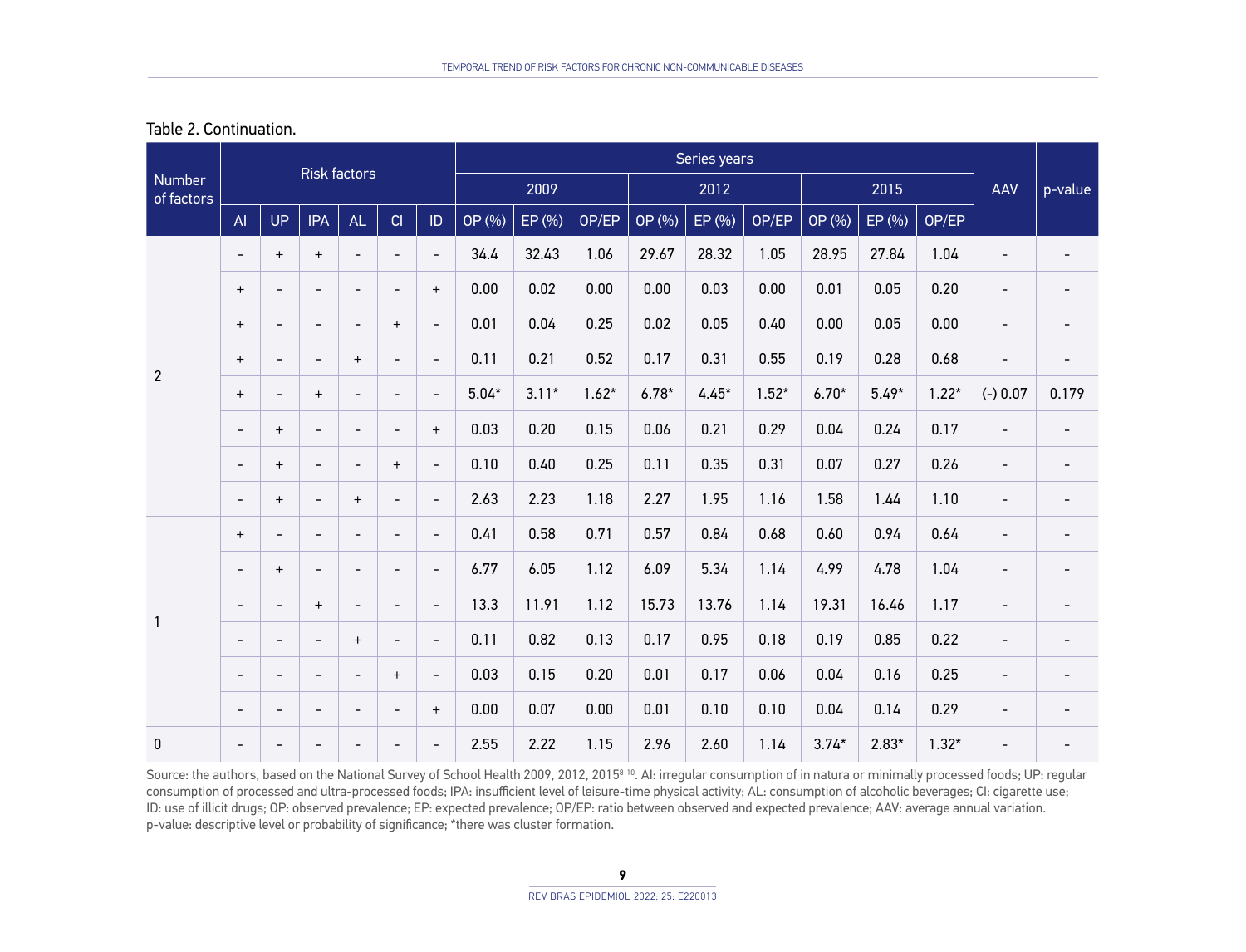in 2012 and 6.7% in 2015. It is also worth mentioning that the OPs for the occurrence of no RF were 2.55% in 2009, 2.96% in 2012 and 3.74% in 2015 (Table 2).

As for the combinations, the one formed by the regular consumption of processed and ultra-processed foods and insufficient level of physical activity during leisure time had the highest OP of all three editions of the survey (34.4% in 2009; 29.67% in 2012; and 28.95% in 2015). Despite the high frequency of these combinations, the OP/EP ratio was close to 1, with no cluster formation (Table 2).

#### **DISCUSSION**

Studies have addressed the issue of RF for NCDs in adolescents in order to monitor the situation of risk and vulnerability<sup>4,11-16,25</sup>. Thus, this study emphasized the identification of frequency, trend and prevalence—isolated and simultaneous—, of behavioral RFs and sociodemographic characteristics for the development of CNCDs in Brazilian school adolescents, using data from PeNSE.

In the three years of the series, adolescents aged between 14 and 15 years were the majority of the sample and the highest percentages were found among females. A study carried out with data from the Global School-based Student Health Survey (GSHS) between 2007 and 2016 analyzed 304,779 adolescents aged 11 to 17 years from 89 countries, also reporting a higher prevalence of female adolescents  $(52.2\%)^{26}$ . A study carried out in Liberia based on GSHS data also observed that more than half of those evaluated were women (52.5%) aged 15 years  $(85.3\%)^{27}$ .

The isolated analysis of RFs showed that insufficient level of physical activity during leisure time and regular consumption of processed and ultra-processed foods were the most common ones in all three editions. Although our study had a possibility of drop in regular consumption of processed and ultra-processed foods, the prevalence of this indicator across the years was still high and worrying, especially considering that irregular consumption of in natura or minimally processed foods seems to be increasing.

Our results show that factors such as insufficient level of physical activity and inadequate diet are the main conditions associated with CNCDs in adolescents<sup>16,25</sup>, and this is no different when evaluating studies carried out in other regions of the world. A survey conducted with data from the National Health and Nutrition Examination Survey (NHANES) from 2011 to 2016, which evaluated 7,714 school children and adolescents in the United States, showed that insufficient physical activity levels (53.4%) and consumption of food without nutritional quality (60.0%) were among the most prevalent factors in all editions of the survey<sup>28</sup>.

Also, a study carried out with data from GSHS in 2015 and 2016 in Nepal, with 5,795 children aged between 13 and 17 years, also obtained the highest prevalence for insufficient intake of fruits and vegetables (95.33%), followed by insufficient physical activity (84.77%)<sup>29</sup>. Another survey based on cross-sectional data from the National Longitudinal Survey of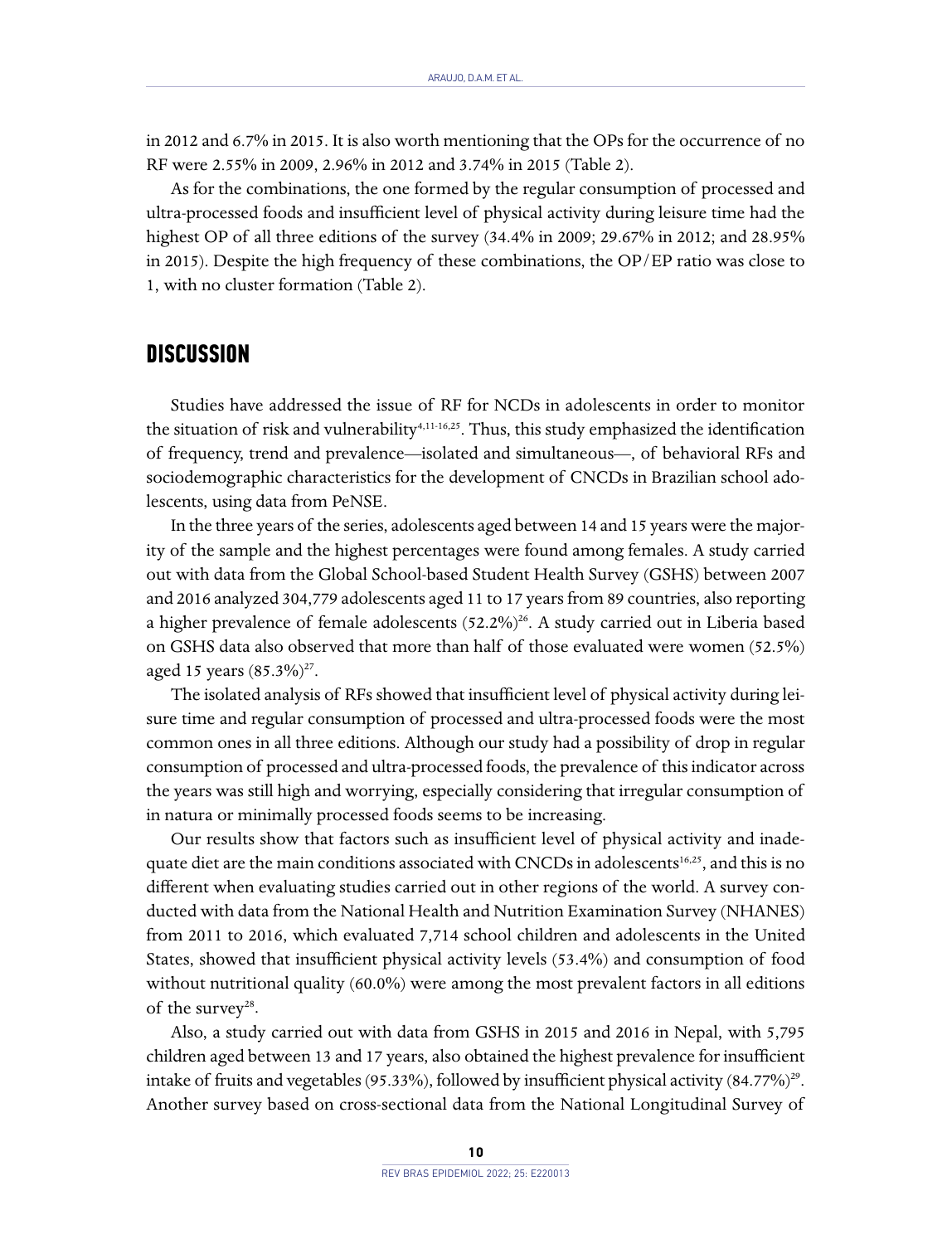Children and Youth (NLSCY) found that physical inactivity was the most prevalent RF among adolescents  $(62\%)^{30}$ .

Regarding the cluster analysis, of the 64 possible combinations evaluated in this study, six corresponded to the grouping of RFs. The comparison with other studies $4,16,26,30-32$  is still restricted by the fact that our study used a larger number of factors and/or different RFs to identify the clusters. In addition, different methods were adopted in previous studies for the simultaneous assessment and classification of factors.

For example, a cross-sectional investigation carried out in Sousse, Tunisia, with adolescents aged 11 to 16 years, performed cluster analysis with the variables tobacco use, physical inactivity, unhealthy diet and overweight and formed four clusters<sup>33</sup>. Another study that used NHANES data from 2011 to 2016 and evaluated excessive screen time, low-quality diet, low physical activity level, fast food consumption and smoking identified the formation of 20 unhealthy clusters<sup>28</sup>. Although both studies used cluster analysis, it is not possible to make direct comparisons, given the different formations of clusters with different RFs.

When analyzing clusters, we found that the highest OP/EP ratio was found when the six RFs were present simultaneously, that is, the chance of them to occur in conjunction is greater than in isolation. A cross-sectional, multicenter study carried out with 73,624 Brazilian adolescents showed that the OP/EP ratio was always higher in participants who had several RFs<sup>34</sup>.

In this research, the group formed by two RFs (low consumption of fresh or minimally processed foods and insufficient level of leisure-time physical activity) presented the highest OP between groups. A similar study carried out in 89 countries also found that the most prevalent grouping was composed of low consumption of fruits and vegetables and physical inactivity<sup>26</sup>.

The combination consisting of regular consumption of processed and ultra-processed foods and insufficient level of physical activity during leisure time had the highest OP in all three editions; however, despite the high frequency, these factors did not group together.

A global disease investigation analyzed the effects of individual dietary factors on NCD mortality in 195 countries, quantifying the overall impact of poor dietary habits on mortality from these diseases. According to results, one in five deaths could be prevented by diet improvements alone. In addition, researchers have indicated that an inadequate diet can cause more deaths than other RFs. Thus, it is possible to assess the level of impact of dietary factors on the development of CNCD<sup>35</sup>.

There is evidence that consuming fresh and minimally processed foods is protective against cardiovascular diseases, cancer, among others<sup>5,17,36</sup>. However, in this research, the consumption of these foods remains insufficient among adolescents, a result that does not differ from studies such as the Health Behavior in School-Aged Children (HSBC). Carried out in Europe, it showed that only 36% of adolescents aged 13 years eat fruit—and this percentage is even lower in adolescents aged 15 years  $(31\%)^{11}$ .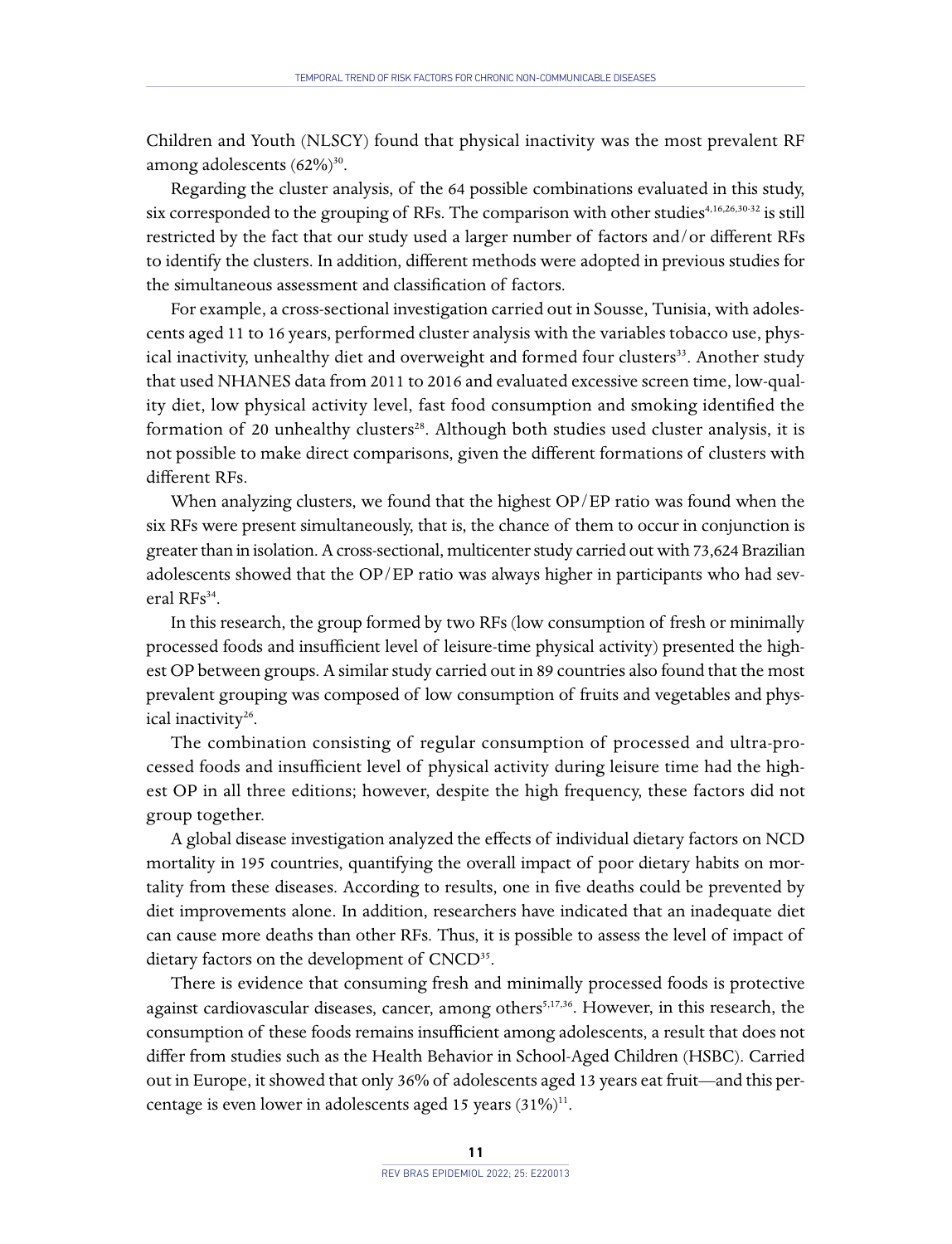Regarding the OP of not having any of the RFs evaluated in this study, our results showed low prevalence throughout the series. These results are still lower than those found in a cross-sectional study that assessed the prevalence and grouping of five RFs in Canadian adolescents and reported 10% of them without any of the RFs<sup>30</sup>. Likewise, a study conducted in southwestern Nigeria observed that 4.6% of adolescents did not present any of the RFs studied<sup>31</sup>. Although there is a methodological difference between studies, if we compare adolescents from some regions of the world, Brazilians evaluated in the three years of PeNSE may be less likely to have no RFs for CNCD.

With regard to the highest OP/EP ratios found in this study, the correlation between alcohol and cigarettes was present in five of the six clusters identified. Similarly, in a cross-sectional study carried out with 4,724 young Canadians, the use of these products was present in three of four clusters identified, representing the strongest combination of the factors, although they are also less prevalent<sup>30</sup>. Likewise, Rocha and Velasquez-Melendez<sup>4</sup> reported the group formed by low consumption of fruits and vegetables, smoking and alcohol as the most prevalent.

The positive and simultaneous relationship between alcohol and tobacco is well known, since the former tends to encourage the use of the latter<sup>37</sup>. This may explain the OP and EP relationships of these variables verified in this study.

The trend analysis showed that four of the six clusters remained stable throughout the series, which shows that these factors are persistently present among adolescents. However, the simultaneous occurrence of regular consumption of processed and ultra-processed foods, insufficient level of leisure-time physical activity, consumption of alcoholic beverages and cigarette use has decreased significantly throughout the series. On the other hand, the cluster formed by insufficient level of physical activity during leisure time, consumption of alcoholic beverages, use of cigarettes and illicit drugs increased, showing that, although the chances of this grouping occurring among students are already high, it grew over the years.

To date, no study has evaluated the trend of RF clusters among adolescents, which highlights the innovation of our results. As already mentioned, it is important to consider the simultaneity of RFs among adolescents, and the importance of health actions aimed not only at the control of RFs seen individually, but considering the individual as a whole, understanding that these factors behave in a multideterminant way<sup>15</sup>.

Some limitations were identified in this study because, as it is a cross-sectional study, it prevents inferences on causal directions of reported associations. In addition, when conducting research on risk behaviors, there may be a systematic bias of social desirability, since participants may provide answers that underestimate the prevalence<sup>4</sup>.

The cluster method may have limitations, since, when identifying patterns, it is possible that the same individual adheres to more than one<sup>38</sup>. It is also worth noting that the temporal trend shows the changes of a population group over a period, but not of individuals<sup>39</sup>.

Then, health actions originating from macropolitics, represented by official national health and education bodies, should induce health promotion and the prevention of CNCDs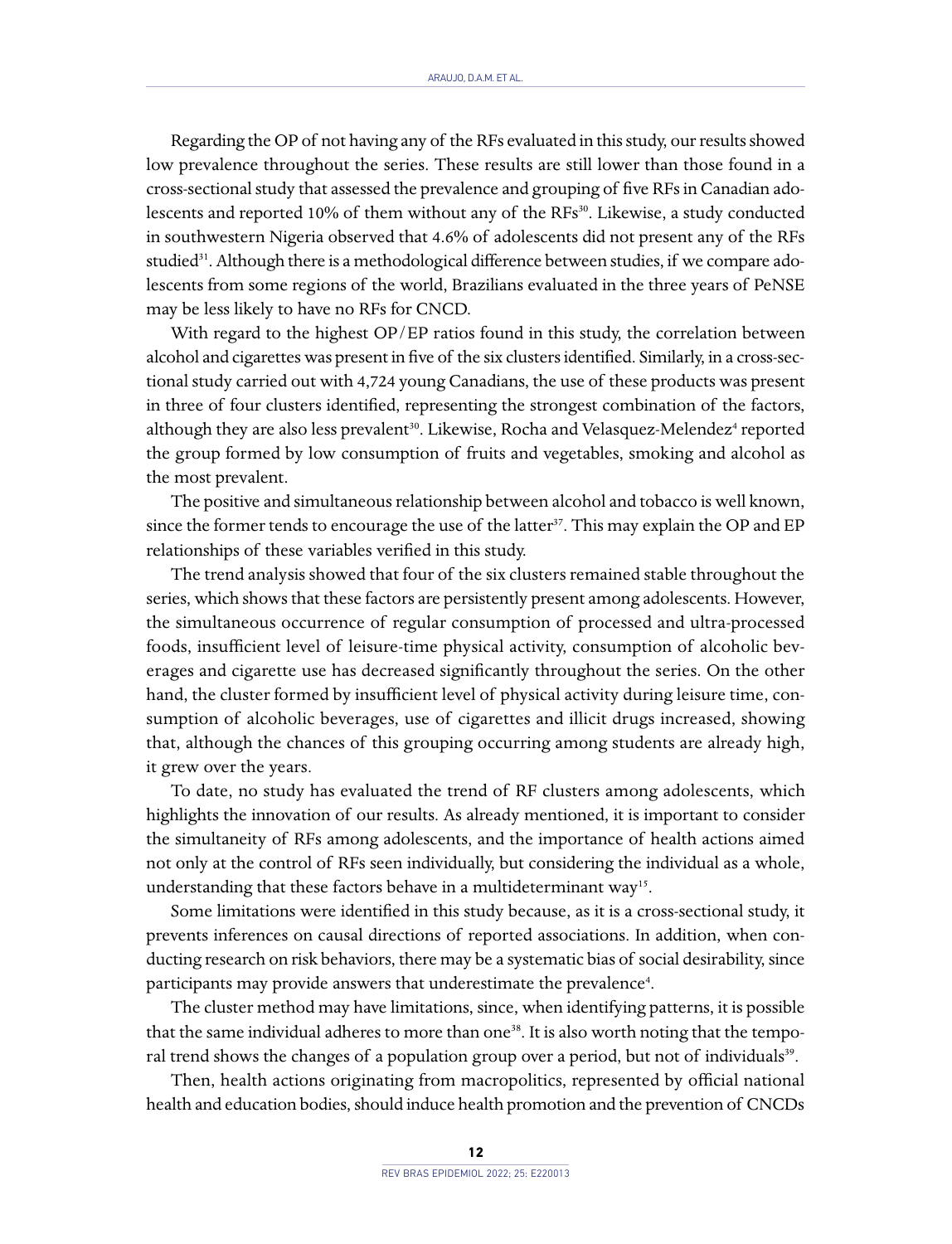among adolescents, mainly aiming to face the various factors that compromise the full development of this group. It is important that continuous evaluations of these actions are carried out to correct whatever is not achieved. It is also up to school managers, together with students' families and the community, to identify contexts that expose adolescents to health risk behaviors, as well as engage in social actions to monitor what has been implemented.

# **ETHICS COMMITTEE IDENTIFICATION/APPROVAL NUMBER**

According to Resolution 510/2016 of the National Health Council (CNS), "research using public domain information will not be registered or evaluated by the CEP/CONEP system".

## **REFERENCES**

- **1.** World Health Organization. Launch: a lancet commission on adolescent health and wellbeing. Geneva: World Health Organization; 2016.
- **2.** Freitas EAO, Martins MSAS, Espinosa MM. Experimentação do álcool e tabaco entre adolescentes da região Centro-Oeste/Brasil. Ciênc Saúde Colet 2019; 24(4): 1347-57. <https://doi.org/10.1590/1413-81232018244.15582017>
- **3.** World Health Organization. Global school-base student health survey. Geneva: World Health Organization; 2015.
- **4.** Rocha FL, Velasquez-Melendez G. Simultaneidade e agregamento de fatores de risco para doenças crônicas não transmissíveis em adolescentes brasileiros. Esc Anna Nery 2019; 23(3): e20180320. [https://doi.](https://doi.org/10.1590/2177-9465-EAN-2018-0320) [org/10.1590/2177-9465-EAN-2018-0320](https://doi.org/10.1590/2177-9465-EAN-2018-0320)
- **5.** World Health Organization. Global status report in noncommunicable diseases 2014. Geneva: World Health Organization; 2014.
- **6.** Meader N, King K, Wright K, Graham HM, Petticrew M, Power C, et al. Multiple risk behavior interventions: meta-analyses of RCTs. Am J Prev Med 2017; 53(1): e19-e30.<https://doi.org/10.1016/j.amepre.2017.01.032>
- **7.** World Health Organization. Political declaration of the high-level meeting of the general assembly on the prevention and control of non-communicable diseases. Genebra: World Health Organization; 2011.
- **8.** Instituto Brasileiro de Geografia e Estatística. Pesquisa nacional de saúde do escolar 2009. Rio de Janeiro: IBGE; 2009 [cited on Mar 9, 2021]. Disponível em: [https://](https://biblioteca.ibge.gov.br/visualizacao/livros/liv43063.pdf) [biblioteca.ibge.gov.br/visualizacao/livros/liv43063.pdf](https://biblioteca.ibge.gov.br/visualizacao/livros/liv43063.pdf)
- **9.** Instituto Brasileiro de Geografia e Estatística. Pesquisa nacional de saúde do escolar: 2012. Rio de Janeiro: IBGE; 2013 [cited on Mar 9, 2021]. Disponível em:

[https://biblioteca.ibge.gov.br/index.php/biblioteca-cat](https://biblioteca.ibge.gov.br/index.php/biblioteca-catalogo?view=detalhes&id=264436) [alogo?view=detalhes&id=264436](https://biblioteca.ibge.gov.br/index.php/biblioteca-catalogo?view=detalhes&id=264436)

- **10.** Instituto Brasileiro de Geografia e Estatística. Pesquisa nacional de saúde do escolar: 2015. Rio de Janeiro: IBGE; 2016 [cited on Mar 9, 2021]. Disponível em: [https://](https://biblioteca.ibge.gov.br/visualizacao/livros/liv97870.pdf) [biblioteca.ibge.gov.br/visualizacao/livros/liv97870.pdf](https://biblioteca.ibge.gov.br/visualizacao/livros/liv97870.pdf)
- **11.** Oliveira-Campos M, Oliveira MM, Silva SU, Santos MAS, Barufaldi LA, Oliveira PPV, et al. Fatores de risco e proteção para as doenças crônicas não-transmissíveis em adolescentes nas capitais brasileiras. Rev Bras Epidemiol 2018; 21 (suppl 1): E180002. [https://doi.](https://doi.org/10.1590/1980-549720180002.supl.1) [org/10.1590/1980-549720180002.supl.1](https://doi.org/10.1590/1980-549720180002.supl.1)
- **12.** Malta DC, Sardinha LMV, Mendes I, Barreto SM, Giatti L, Castro IRRC, et al. Prevalência de fatores de risco e proteção de doenças crônicas não transmissíveis em adolescentes: resultados da Pesquisa Nacional de Saúde do Escolar (PeNSE), Brasil, 2009. Ciênc Saúde Coletiva 2010; 15(suppl 2): 3009-19. [https://doi.org/10.1590/](https://doi.org/10.1590/S1413-81232010000800002) [S1413-81232010000800002](https://doi.org/10.1590/S1413-81232010000800002)
- **13.** Malta DC, Andreazzi MAR, Oliveira-Campos M, Andrade SSCA, Sá NNB, Moura L, et al. Tendência dos fatores de risco e proteção de doenças crônicas não transmissíveis em adolescentes, Pesquisa Nacional de Saúde do Escolar (PeNSE 2009 e 2012). Rev Bras Epidemiol 2014; 17(1):77-91. [https://doi.](https://doi.org/10.1590/1809-4503201400050007) [org/10.1590/1809-4503201400050007](https://doi.org/10.1590/1809-4503201400050007)
- **14.** Malta DC, Stopa SR, Santos MAS, Andrade SSCA, Oliveira MM, Prado RR, et al. Fatores de risco e proteção de doenças e agravos não transmissíveis em adolescentes segundo raça/cor: Pesquisa Nacional de Saúde do Escolar. Rev Bras Epidemiol 2017; 20(2): 247- 59. <https://doi.org/10.1590/1980-5497201700020006>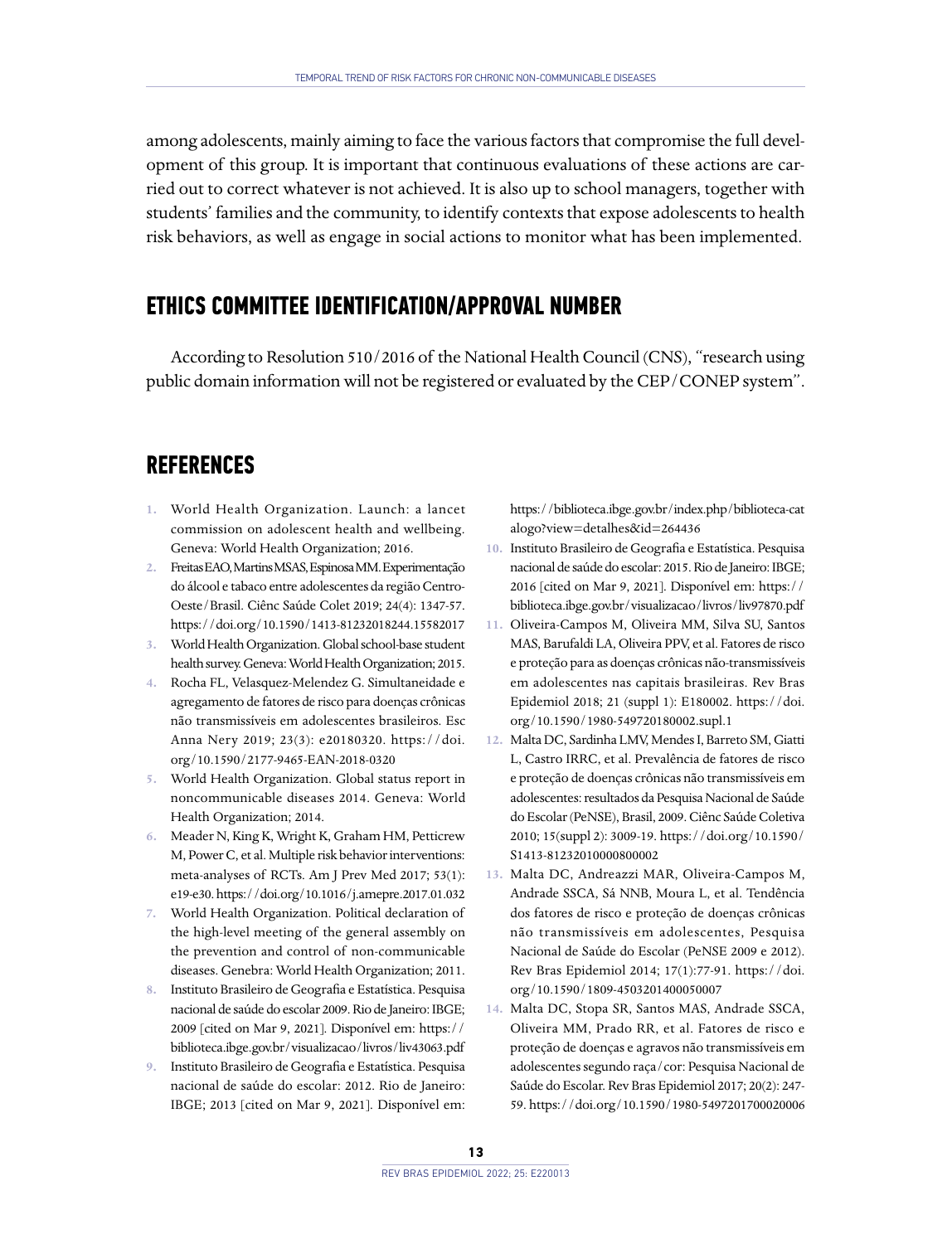- 15. Hu FB. Dietary pattern analysis: a new direction in nutritional epidemiology. Curr Opin Lipidol 2002; 13(1): 3-9. [https://doi.](https://doi.org/10.1097/00041433-200202000-00002) [org/10.1097/00041433-200202000-00002](https://doi.org/10.1097/00041433-200202000-00002)
- **16.** Ricardo CZ, Azeredo CM, Rezende LFM, Levy RB. Co-occurrence and clustering of the four major non-communicable disease risk factors in Brazilian adolescents: analysis of a national school-based survey. PLoS One 2019; 14(7): e0219370. [https://](https://doi.org/10.1371/journal.pone.0219370) [doi.org/10.1371/journal.pone.0219370](https://doi.org/10.1371/journal.pone.0219370)
- **17.** Brasil. Ministério da Saúde. Secretaria de Atenção à Saúde. Departamento de Atenção Básica. Guia alimentar para a população brasileira. Brasília: Ministério da Saúde; 2014. Disponível em: [https://](https://bvsms.saude.gov.br/bvs/publicacoes/guia_alimentar_populacao_brasileira_2ed.pdf) [bvsms.saude.gov.br/bvs/publicacoes/guia\\_alimentar\\_](https://bvsms.saude.gov.br/bvs/publicacoes/guia_alimentar_populacao_brasileira_2ed.pdf) [populacao\\_brasileira\\_2ed.pdf](https://bvsms.saude.gov.br/bvs/publicacoes/guia_alimentar_populacao_brasileira_2ed.pdf)
- **18.** Tavares LF, Castro IRR, Levy RB, Cardoso LO, Passos MD, Brito FSB. Validade relativa de indicadores de práticas alimentares da Pesquisa Nacional de Saúde do Escolar entre adolescentes do Rio de Janeiro, Brasil. Cad Saúde Pública 2014; 30(5): 1029-41. [https://doi.](https://doi.org/10.1590/0102-311X00000413) [org/10.1590/0102-311X00000413](https://doi.org/10.1590/0102-311X00000413)
- **19.** Azeredo CM, Rezende LFM, Mallinson PAC, Ricardo CZ, Kinra S, Levy RB, et al. Progress and setbacks in socioeconomic inequalities in adolescent health-related behaviours in Brazil: results from three cross-sectional surveys 2009-2015. BMJ Open 2019; 9(3): e025338. <https://doi.org/10.1136> / bmjopen-2018-025338
- **20.** World Health Organization. Child and adolescent health and development: progress report 2009: highlights. Geneva: World Health Organization; 2010.
- **21.** World Health Organization. Global status report on alcohol and health 2014. Genebra: World Health Organization; 2014.
- **22.** Singh A, Rouxel P, Watt RG, Tsakos G. Social inequalities in clustering of oral health related behaviors in a national sample of British adults. Prev Med 2013; 57(2): 102-6.<https://doi.org/10.1016/j.ypmed.2013.04.018>
- **23.** StataCorp. Stata 14 Base Reference Manual. Confidence intervals for means, proportions, and variances. Texas: Stata Press Publication; 2015.
- **24.** Brasil. Ministério da Saúde. Conselho Nacional de Saúde. Resolução nº 510, de 7 de abril de 2016. O Plenário do Conselho Nacional de Saúde em sua Quinquagésima Nona Reunião Extraordinária, realizada nos dias 06 e 07 de abril de 2016, no uso de suas competências regimentais e atribuições conferidas pela Lei n o 8.080, de 19 de setembro de 1990, pela Lei n o 8.142, de 28 de dezembro de 1990, pelo Decreto n o 5.839, de 11 de julho de 2006. [Internet]. [cited on

Dec 11, 2020]. Disponível em: [https://www.in.gov.br/](https://www.in.gov.br/materia//asset_publisher/Kujrw0TZC2Mb/content/id/22917581) [materia//asset\\_publisher/Kujrw0TZC2Mb/content/](https://www.in.gov.br/materia//asset_publisher/Kujrw0TZC2Mb/content/id/22917581) [id/22917581](https://www.in.gov.br/materia//asset_publisher/Kujrw0TZC2Mb/content/id/22917581)

- **25.** Caleyachetty R, Echouffo-TcheuguiJB, Tait CA, Schilsky S, Forrester T, Kengne AP. Prevalence of behavioural risk factors for cardiovascular disease in adolescents in low-income and middle-income countries: an individual participant data meta-analysis. Lancet Diabetes Endocrinol 2015; 3(7): 535-44. [https://doi.](https://doi.org/10.1016/S2213-8587(15)00076-5) [org/10.1016/S2213-8587\(15\)00076-5](https://doi.org/10.1016/S2213-8587(15)00076-5)
- **26.** Uddin R, Lee EY, Khan SR, Tremblay MS, Khan A. Clustering of lifestyle risk factors for non-communicable diseases in 304,779 adolescents from 89 countries: a global perspective. Prev Med 2020; 131: 105955. [https://](https://doi.org/10.1016/j.ypmed.2019.105955) [doi.org/10.1016/j.ypmed.2019.105955](https://doi.org/10.1016/j.ypmed.2019.105955)
- **27.** Atorkey P, Asante KO. Clustering of multiple health risk factors among a sample of adolescents in Liberia: a latent class analysis. J Public Health (Berl.) 2021. <https://doi.org/10.1007/s10389-020-01465-y>
- **28.** Mayne SL, Virudachalam S, Fiks AG. Clustering of unhealthy behaviors in a nationally representative sample of U.S. children and adolescents. Prev Med 2020; 130: 105892. [https://doi.org/10.1016/j.](https://doi.org/10.1016/j.ypmed.2019.105892) [ypmed.2019.105892](https://doi.org/10.1016/j.ypmed.2019.105892)
- **29.** Dhungana RR, Bista B, Pandey AR, Courten M. Prevalence, clustering and sociodemographic distributions of non-communicable disease risk factors in Nepalese adolescents: secondary analysis of a nationwide school survey. BMJ Open 2019; 9(5): e028263. <https://doi.org/10.1136/bmjopen-2018-028263>
- **30.** Alamian A, Paradis G. Clustering of chronic disease behavioral risk factors in Canadian children and adolescents. Prev Med 2009; 48(5): 493-9. [https://](https://doi.org/10.1016/j.ypmed.2009.02.015) [doi.org/10.1016/j.ypmed.2009.02.015](https://doi.org/10.1016/j.ypmed.2009.02.015)
- **31.** Odunaiya NA, Grimmer K, Louw QA. High prevalence and clustering of modifiable CVD risk factors among rural adolescents in southwest Nigeria: implication for grass root prevention. BMC Public Health 2015; 15: 661.<https://doi.org/10.1186/s12889-015-2028-3>
- **32.** Poortinga W. The prevalence and clustering of four major lifestyle risk factors in an English adult population. Prev Med 2007; 44(2): 124-8. [https://doi.](https://doi.org/10.1016/j.ypmed.2006.10.006) [org/10.1016/j.ypmed.2006.10.006](https://doi.org/10.1016/j.ypmed.2006.10.006)
- **33.** El Ghardallou M, Maatoug J, Harrabi I, Fredj SB, Jihene S, Dendana E, et al. Socio-demographic association of non communicable diseases' risk factors in a representative population of school children: a crosssectional study in Sousse (Tunisia). Int J Adolesc Med Health 2016; 29(5): /j/ijamh.2017.29.issue-5/ ijamh-2015-0109/ijamh-2015-0109.xml. [https://doi.](https://doi.org/10.1515/ijamh-2015-0109) [org/10.1515/ijamh-2015-0109](https://doi.org/10.1515/ijamh-2015-0109)